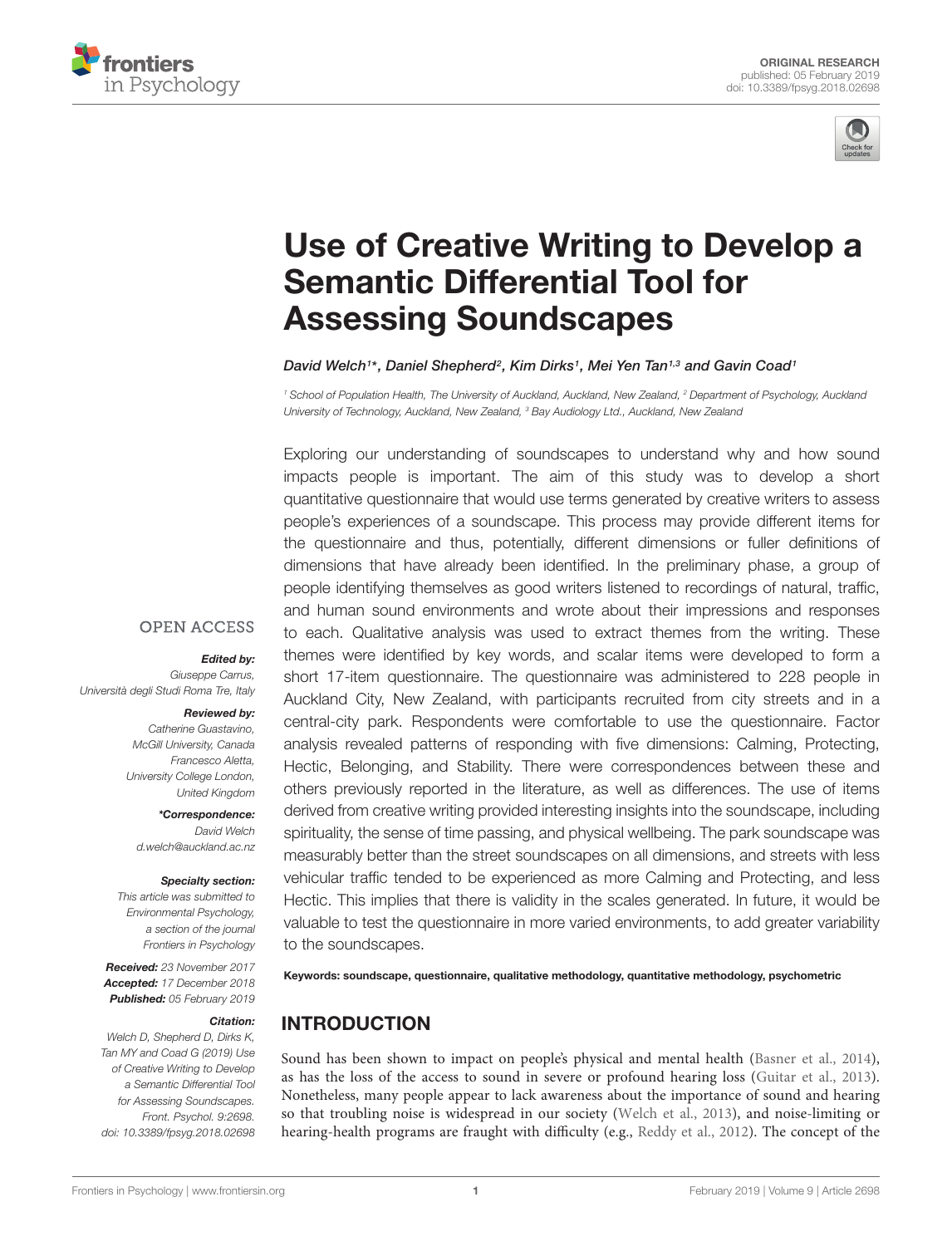soundscape may be a useful way to understand and thus communicate with other people about the effects of perceived sound in order to improve our societies' sound environments [\(Schafer,](#page-15-1) [1977;](#page-15-1) [Andringa et al.,](#page-14-3) [2013;](#page-14-3) [Steele et al.,](#page-15-2) [2015\)](#page-15-2). The aim of this study was to improve our understanding of it and to add to the development of an instrument to measure it quickly and effectively.

One way of accessing a person's representation of the world based on their sensory experience is through language [\(Raimbault,](#page-14-4) [2006\)](#page-14-4), though other approaches [e.g., comparison to music [\(Botteldooren et al.,](#page-14-5) [2006\)](#page-14-5)] have been considered. Qualitative approaches have the capacity to delve deeply into people's narratives for meaningful descriptions of what they perceive. Compared to quantitative data, qualitative data are rich. However, it can be more difficult to make comparisons between qualitative measures and can be harder to obtain quick and accurate responses at a population level, especially when seeking responses from less educated or literate people. Another issue with qualitative descriptors of soundscapes is that they may be limited by a person's vocabulary and ability to express themselves using language. Given that most people understand more words than they will actually use [\(Laufer,](#page-14-6) [1998\)](#page-14-6), providing people with a set of descriptors which can be rated may allow them to report on experiences for which their active vocabulary would be insufficient but for which their passive vocabulary compensates.

A tool that has been used in the context of a soundscape is the semantic differential scale [\(Osgood et al.,](#page-14-7) [1957;](#page-14-7) [Kang and](#page-14-8) [Zhang,](#page-14-8) [2010;](#page-14-8) [Cain et al.,](#page-14-9) [2013\)](#page-14-9). The approach takes the form of a set of adjectives, and requires the respondent to select a number between two poles of a continuum (e.g., pleasant vs. unpleasant). An advantage of this method is that the same subjective attributes may be compared between different locations quantitatively. Some terms are described as 'denotative,' or referring to aspects of the sounds being experienced (e.g., fast/slow); and others are described as 'connotative,' or referring to a person's response to the sounds (e.g., calming/agitating). Parallel terms, more suited to soundscape research, have been used, with 'descriptive' for denotative and 'affective' for connotative. The challenge is to find terms that are easy to understand but which also allow a respondent to express the subtleties of their experience of a soundscape [\(Raimbault,](#page-14-4) [2006\)](#page-14-4).

The semantic differential method presents opposing soundscape descriptors on a scale which is considered to be unidimensional [\(Osgood et al.,](#page-14-7) [1957\)](#page-14-7). On the other hand, previous research into the cognitive representations of soundscapes and their descriptors suggests that there may be heterogeneity in the interpretation of the lexical items used and thus of the determinants of respondents' choices [\(Dubois](#page-14-10) [et al.,](#page-14-10) [2006\)](#page-14-10). In other words, while the semantic differential may be a useful quantitative method for the analysis of experiential factors, it must be borne in mind that it cannot represent an objective or absolute measurement of a soundscape attribute. A superficial appearance of consensus which may occur is that respondents will use a set of terms presented to them, but there may be variation in the meaning of those terms for each person. The process of developing the semantic markers is thus crucial in providing respondents with acceptable and clear responses,

and the introduction of different markers may potentially provide the opportunity to present new ways of perceiving the world.

Factor analysis, and the related principle components analysis, has been used extensively with semantic differential scales in the soundscape literature (e.g., [Kang and Zhang,](#page-14-8) [2010\)](#page-14-8). Factor Analysis combines a statistical approach with subjective judgment [\(Tabachnick and Fidell,](#page-15-3) [1996\)](#page-15-3). It aims to simplify people's responses to many semantic differential scales by identifying the underlying perceptual/emotional dimensions (factors) that influence the original responses. To do this, it measures correlations between responses to different items, and where several items correlate to a reasonably high degree, a factor is generated. The subjective exercise is the 'naming' of factors based on aspects of the items contributing most to each. The naming exercise relies heavily on the choice of word made in forming the semantic differential scales. Furthermore, in reducing several items to one name that encompasses all of their meanings, it relies on the minds and vocabularies of the researchers to capture the commonality appropriately. Factor analysis cannot, of course, look outside the set of original items and the responses to them so it searches for correspondences within a closed set and cannot be used to comment on the extent to which a particular approach has captured the true variance in people's thoughts.

As such, the process of deciding upon the original set of items is crucial and a range of approaches has been used. For example, one approach has been review of the literature on sound descriptors and rendering down of a larger list into twelve items researchers perceived to be most appropriate for the task along with pilot testing [\(Berglund and Nilsson,](#page-14-11) [2006\)](#page-14-11). Another approach used a list of 116 items that were based originally on terms extracted from interviews about photographs, with reference to sound-relevant terms and consensus from a group of experienced listeners [\(Axelsson et al.,](#page-14-12) [2010\)](#page-14-12). Others have used a combination of terms derived from literature and items decided upon by the researchers as relevant to the environment being studied [\(Kang and Zhang,](#page-14-8) [2010\)](#page-14-8). These approaches are well-considered and have generated quite similar sets of items, each of which has face-validity as a potential descriptor of a soundscape. A class of approach that has been applied to gather data relevant to the soundscape is interviewing with qualitative analyses [\(Liu and Kang,](#page-14-13) [2016\)](#page-14-13), but it has not been reported as a preliminary stage in the consideration of items for semantic differential scales. An advantage of using such an approach would be that a reduced battery of questionnaire items could be used. These items would be based on the themes identified in the qualitative research, and would therefore provide a good structure for the soundscape while also reducing the length of the questionnaire.

On the basis of this, it is desirable to establish a set of dimensions that people tend to use generally when making judgments about a soundscape. Some progress has been made in this direction [\(Davies and Murphy,](#page-14-14) [2012\)](#page-14-14). Furthermore, a theoretical basis, rooted in evolutionary psychology, has been proposed to explain why these dimensions might be common for people across cultures [\(Andringa and Lanser,](#page-14-15) [2013;](#page-14-15) [van](#page-15-4)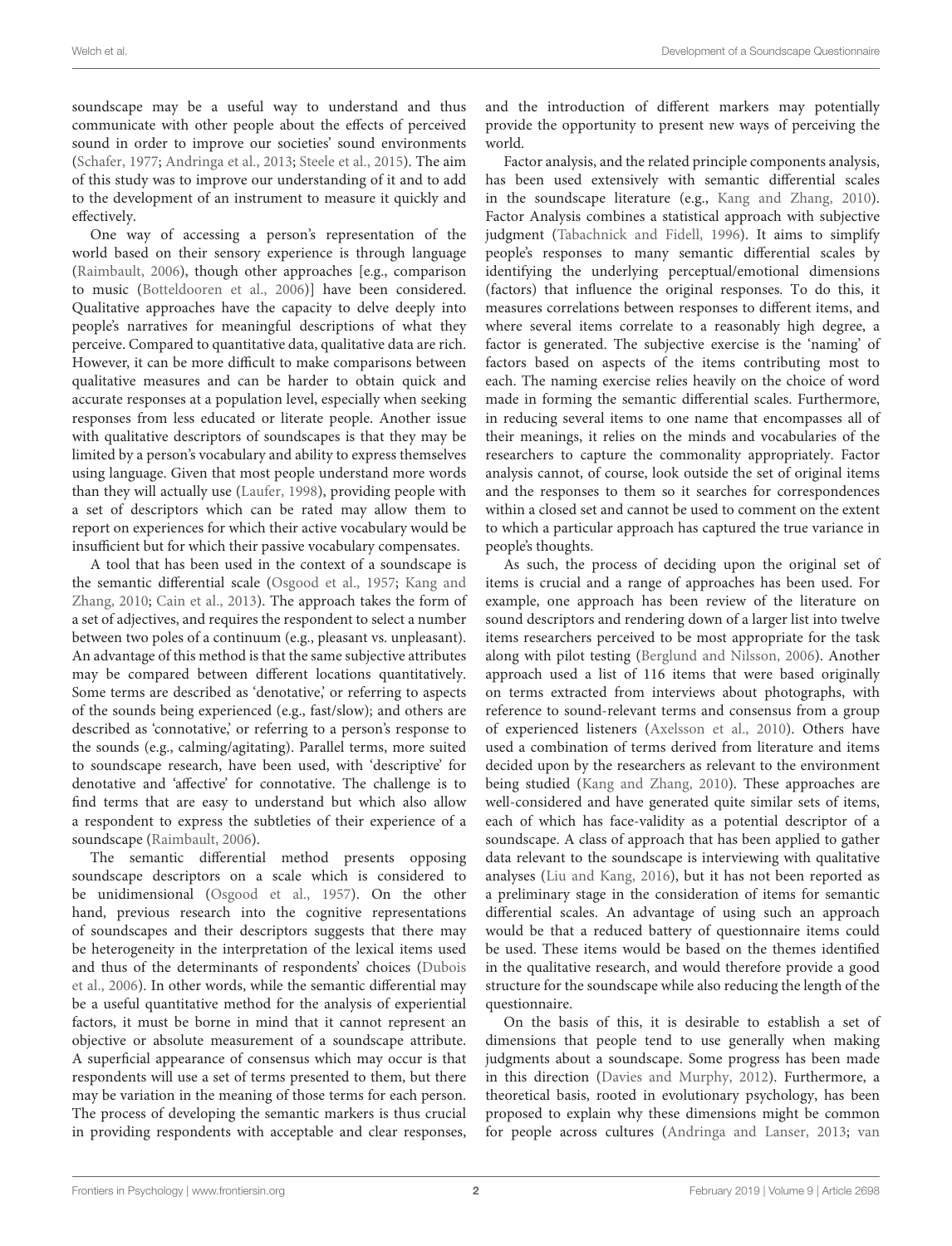[den Bosch et al.,](#page-15-4) [2018\)](#page-15-4). Essentially, this theory suggests that the environment might be perceived in terms of two factors: whether it is pleasant for the organism, and whether much is happening. The two concepts may be regarded as orthogonal in that an environment can be rich (pleasant and eventful), dangerous (unpleasant and eventful), calming (pleasant and uneventful), or boring (unpleasant and uneventful). Two dimensions, Pleasantness (emotional valence) and Eventfulness (vibrancy), have been identified in several soundscape studies [\(De Coensel and Botteldooren,](#page-14-16) [2006\)](#page-14-16), and it has been suggested that these might be seen as two basic dimensions of soundscapes [\(Davies et al.,](#page-14-17) [2013;](#page-14-17) [Aletta et al.,](#page-14-18) [2016\)](#page-14-18). These dimensions may be seen to reflect the basic dimensions of human mood, as expressed in earlier research [\(Russell,](#page-14-19) [1980\)](#page-14-19).

The dimensionality of the soundscape may be more complex, and has varied across studies. There are many possible reasons for this, including differences in the sound environments and the methods used to collect responses. A four-dimensional model derived from factor analysis: "Relaxation," "Communication," "Spatiality," and "Dynamics" has been developed to account for urban soundscapes [\(Kang and Zhang,](#page-14-8) [2010\)](#page-14-8). Research using only affective (i.e., connotative) semantic differential attributes (e.g., "pleasant" and "calm") and not descriptive (e.g., "loud" and "sharp") found three components: "Pleasantness," "Eventfulness," and "Familiarity" [\(Axelsson et al.,](#page-14-12) [2010\)](#page-14-12). In other research, two principal components: "Calmness" and "Vibrancy," which may be seen to parallel Pleasantness and Eventfulness, were identified [\(Cain et al.,](#page-14-9) [2013\)](#page-14-9). Other work has identified the concept of "Restorativeness," the sense that a soundscape helps people to recover from tiredness or malaise [\(Payne,](#page-14-20) [2013\)](#page-14-20). Furthermore, the concept of "Appropriateness" (a sense that the soundscape is right for the place in which it is experienced) has been considered as an aspect of sound environments which should be considered in terms of soundscapes [\(Axelsson,](#page-14-21) [2015\)](#page-14-21). Each of these dimensions has been shown to have some reliability, and yet they vary and differ between studies. The differences may arise partly due to variations in the sound environments or stimuli used in different studies, but they may also depend upon observers' ability to express their perceptual experiences. The more varied the response options that can be provided, the more detail may be understood about human soundscapes.

It is likely that there is commonality in the human experience of soundscapes [\(Brown et al.,](#page-14-22) [2011\)](#page-14-22), so it may be possible to generate a short and quantitative measure to capture this. A key issue is the need for a good set of terms to allow people's responses to the soundscape to be captured, since if a concept is missing, there will be no way to detect its absence. Our approach had three main stages:

- (1) We asked people with high active vocabularies and an interest in written expression to write about their responses to three different sound environments.
- (2) We analyzed these writings for themes that were present in the responses.
- (3) We used these themes in a short questionnaire that we administered to a small sample of people in Auckland City.

The rationale for choosing literate people was based on the principle described above that people with limited active vocabularies will typically have larger passive vocabularies. Since people may be induced to draw upon their passive vocabulary when prompted, and a semantic differential questionnaire is essentially a set of prompts, the approach seemed reasonable. We ran exploratory analyses on the results to see whether the approach had produced potentially useful data. In particular, we were interested to see whether members of the general public could use the questionnaire to describe their perception of the sound environment and their responses to it quickly and easily.

# PHASE 1: QUALITATIVE STUDY

There were two phases to the research. Phase 1 involved recruiting literate people with an interest in descriptive writing and/or sounds. These participants wrote about their perceptions and responses to three different sound environments, and their writing was analyzed using thematic analysis [\(Braun and Clarke,](#page-14-23) [2006\)](#page-14-23). A questionnaire was developed based on the themes identified. Phase 2 was a piloting of the questionnaire in a sample of people in real sound environments in Auckland City, New Zealand. The research was approved by the University of Auckland Human Participants Ethics Committee: Approval number 8150.

## Materials and Methods **Participants**

Twenty-five adult participants aged 20–38 years (Mean = 25.04,  $SD = 4.71$ ) participated; 52% were male ( $n = 13$ ). Recruitment was through advertisement in the form of posters, electronic flyers, and social media. It was desirable to attract participants who would be willing and able to provide rich written descriptions of their responses to different sound environments, so advertising was targeted to students in creative-writing courses at the university. All participants had hearing thresholds of better than 20 dBHL in their better ear for all tested frequencies.

#### Procedure

Three recordings were selected on the basis that they represented sound environments dominated by sounds of nature, humanity, and technology. These classes of environment have previously been shown to produce differences in the types of descriptor used for the soundscapes arising from them (e.g., [Axelsson et al.,](#page-14-12) [2010\)](#page-14-12). They were purchased from a database of environmental sound recordings at [www.shockwavesound.com.](http://www.shockwavesound.com) The three soundscape recordings were in 5.1 surround sound AC3 (Dolby digital) file format, and brief descriptions of each are as follows:

- (1) Traffic: Road traffic noise recorded at a town junction. Cars, mopeds, motorcycles, and occasional buses accelerating past in all four directions with some distant voices.
- (2) Human: Crowded pedestrian street in town. People walking by in all directions, distant sound of children playing.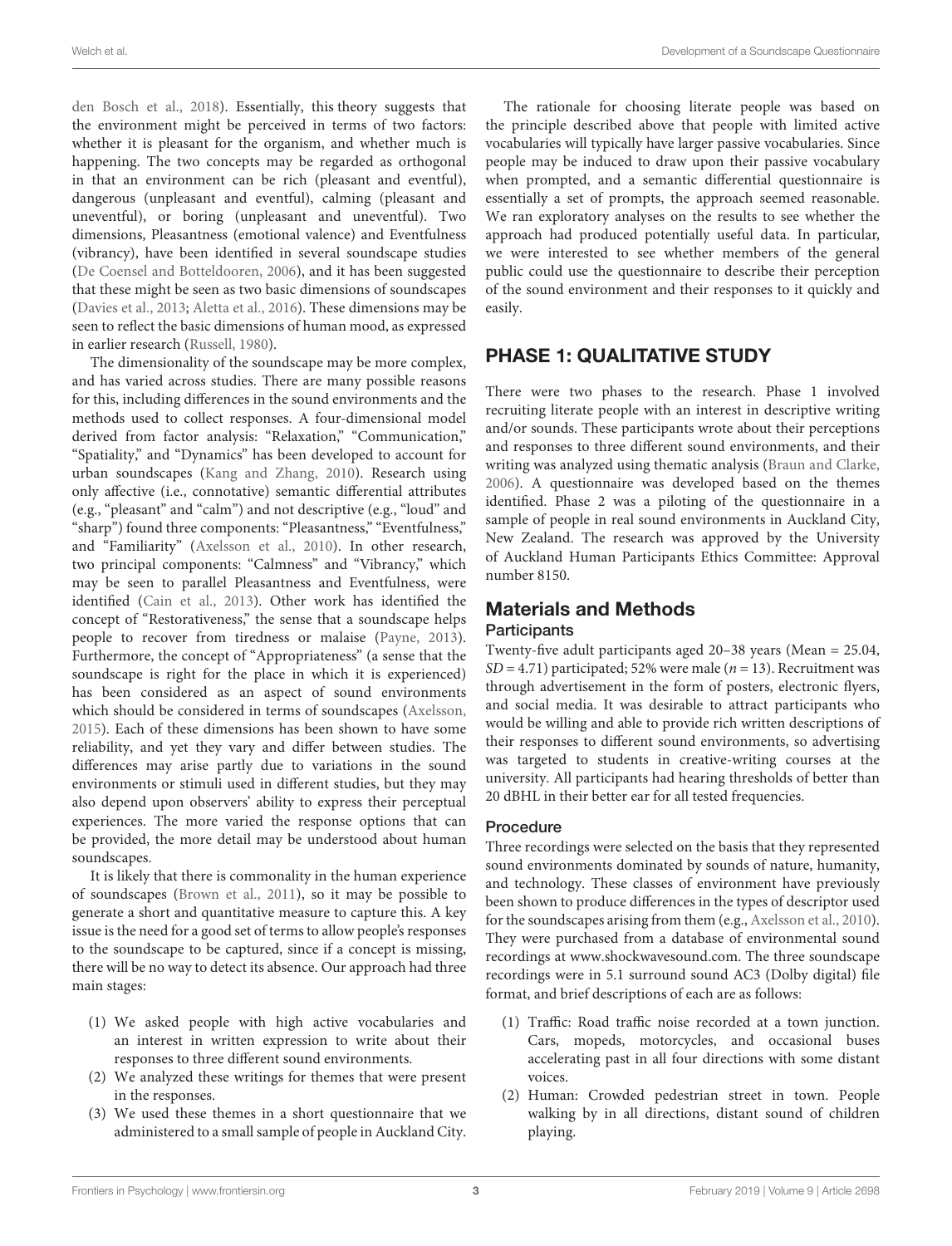(3) Nature: Light surf with small birds chirping and tweeting to the front and rear.

The original recordings were looped to extend the presentation duration using Audacity® 2.0.0. After this processing, the participants were presented with recordings of sound environments that lasted between 19 min 27 s and 26 min 41 s. The recordings were crossfaded over 3 s to avoid sudden changes. The presentation order was randomized across participants, and soundscape assessment conducted in a sound attenuating chamber 2.21 m wide and 2.48 m long.

A Sony 6.1 surround speaker system consisting of left (L), centre (C), right (R), left surround (Ls), right surround (Rs), centre back (Cb) speakers and a subwoofer (Sub) was used. The speaker system was treated as a 5.1 surround system, and no input was received at the Cb speaker for the 5.1 soundscape recordings file format. All speakers were facing the listener and mounted on adjustable stands, with the exception of the subwoofer. The speakers were amplified with a Sony digital audio/video (Model STR-DG500 6.1 Channel) amplifier.

The 6.1 surround system was set up as follows:

- (1) The C speaker was positioned straight ahead of the listener at 0◦ azimuth.
- (2) The L and R speakers were positioned at each corner of the front of the booth, approximately 45◦ left and right, respectively, to the horizontal. The speakers were raised slightly above ear level.
- (3) The Ls and Rs speakers were positioned at each corner of the back of the booth, approximately 45◦ left and right, respectively, to the midline. The speakers were aligned at ear level.
- (4) The non-functioning Cb speaker was positioned directly behind the listener.
- (5) The Subwoofer was positioned at the front between speakers C and L.

A calibration spot approximately 150 cm from each of the L, R, Ls, and Rs speakers to the middle of the room was marked with masking tape. A comfortable chair on which participants were seated was positioned over the calibrated spot, and a large table was situated in front of the chair where the amplifier and a laptop were placed.

Sound recordings were delivered through the surround sound speakers using VLC media player on a Macbook. The coupling of the laptop with the amplifier was carried out with a Creative Labs Sound Blaster THX<sup>®</sup> TruStudio Pro external USB soundcard and an optical audio cable.

Output levels of the three sound environment recordings were calibrated using a Brüel and Kjær Hand-Held Analyzer Sound Level Meter (Type 2250) with a  $1/2$  inch microphone. The sound level meter was mounted on a Manfrotto 804RC2 tripod at participants' ear level when seated over the calibrated spot.

The average sound pressure level (SPL) of traffic sounds was set to 75 dBA (LAeq, 4 min). We based this on an estimate which indicated that the average SPL of traffic noise taken from major Australian cities ranges between 55 and 75 dB (Austroad Facts, 2000). The upper limit of this range was taken because the intersection was very busy and this level sounded appropriate to the researchers. On the same basis of the researchers' subjective experience of the sound (what "sounded right"), the average SPL of human sounds was set to 65 dBA (LAeq, 4 min), and the average SPL of nature sounds was set to 55 dBA (LAeq, 4 min).

Each participant was seated and briefed about the context of the sound environments before commencement of each recording. While listening to each recording, participants were instructed to write about their soundscape experience. Participants were given the option of manually writing their responses with pen and paper or typing on a laptop, but all preferred the latter. A blank Microsoft Word document was created headed with an open-ended question:

"Please describe the soundscape you have just heard, and the feelings, emotions, and impressions it may have evoked in you (for example, positive or negative reactions you may have)"

Participants were instructed to write as freely as possible in response to the question. For each of the soundscape recordings, participants were informed that the minimum writing time was 8 min. However, they were encouraged to write as much as they could, and allowed as long as they required. A count-up timer was set up in the top right-hand corner of the laptop screen to notify participants when 8 min had passed.

During the experiment, the researcher waited outside the booth in order not to interfere with the soundscape experience and to preserve the anonymity of participants' writings. Participants were asked to leave mobile phones outside the booth. The lights of the sound-proofed booth were dimmed during the experiment.

# Qualitative Analyses

Each participant wrote in response to each of the three sound recordings. Participants' subjective writings in response to the open-ended question were analyzed using NVivo Software. A thematic analysis of the writings was conducted, and a set of themes and concepts within the data was identified. These categories were organized in a hierarchical manner, illustrating the emergence of more specific themes from general concepts. Coding was conducted by authors MT and DW, who worked both independently and together in order to propose and clarify themes, and achieve consensus.

A thematic analysis approach was used [\(Braun and Clarke,](#page-14-23) [2006\)](#page-14-23). The coders read the writing and described themes that they felt underlay each passage. A 'passage' is not clearly defined, but is described by the coder in the process of analysis according to their understanding of meaning, and quoted as appropriate (see below). Furthermore, a given passage may potentially be coded as expressing multiple themes, and a theme can be expressed many times or just once: the frequency is not relevant since no sampling frame or specific, a priori definitions are used. The analysis seeks to discover a hierarchical structure whereby the themes expressed can be described. The hierarchy is a system of general themes and subthemes that allows the coders to perceive a pattern and to extract elements of meaning. It is thus a subjective approach, and uses the coder's mind as the lens for understanding the themes underlying what is written. It is possible to approach the data with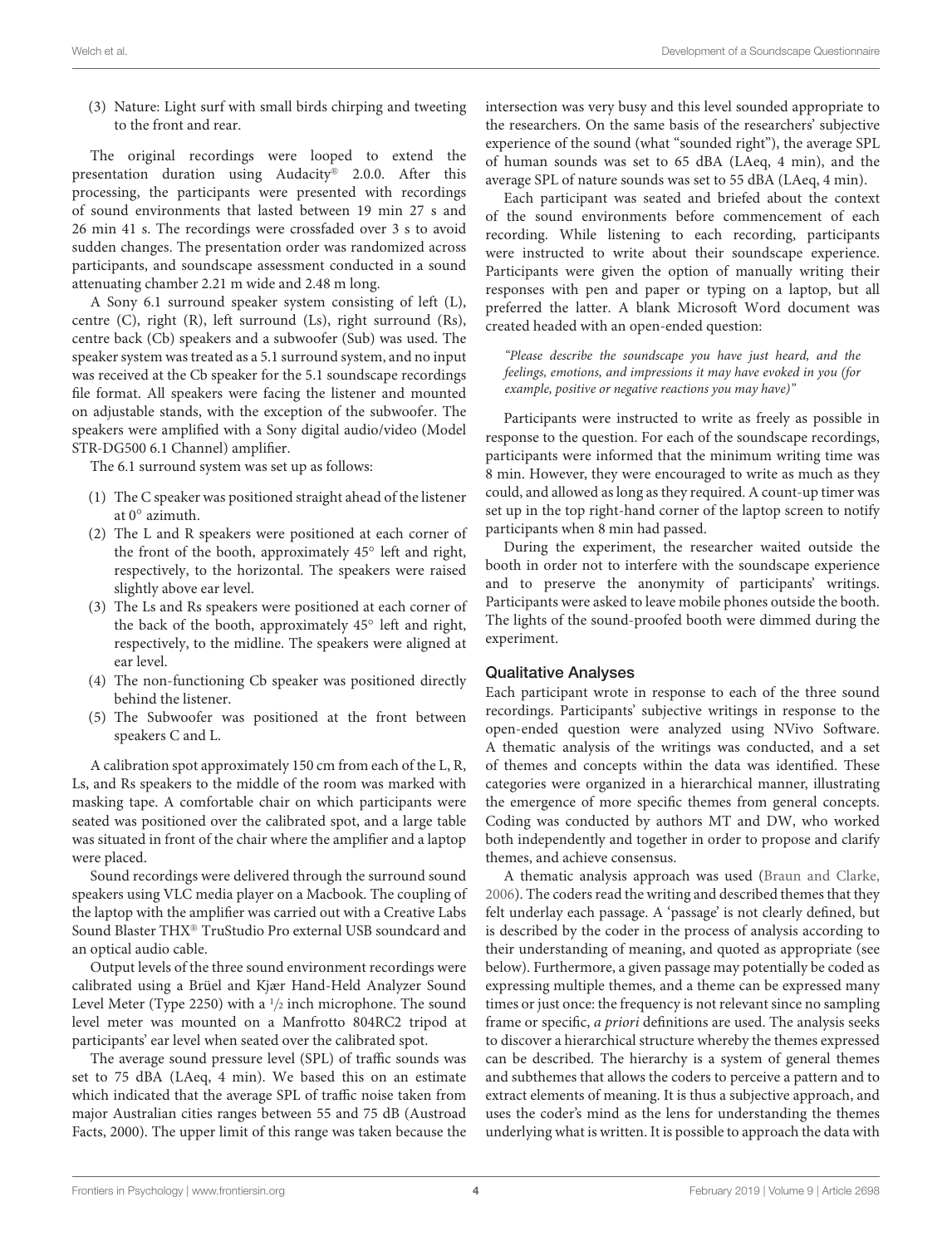a pre-conceived theory, and look for themes that are relevant to the components of that theory. In this case though, themes were allowed to emerge from the data without an explicit theoretical stance. However, both coders were aware of themes/descriptors that had been used in previous research into the soundscape, so this may have influenced our thinking. Themes were labeled based on what the coders believed to be the soundscape feature that underlay the writing.

More specifically, at the highest level, we classified responses into those which were descriptive of qualities of the sound environments, and those which were relevant to the response generated in the person while experiencing the soundscapes. In the qualities of the sound environment were responses that reflected: temporal qualities of the sound, which contained sub-themes related to (1) pace (leisurely versus fast) and (2) patterning (with concepts like rhythm or predictable patterns versus irregular or unpredictable sounds); (3) the overall level of the sounds; (4) the extent to which the sound environment was described as clear versus blurred or disorderly; (5) the complexity of the sound environment; (6) the spatial qualities, including sub-themes relating to vastness as opposed to congestion; (7) the sense of tonality or harmony versus discordancy or harshness; and (8) the stability as opposed to variability of the sound environment. The responses to the soundscape were classified into three general areas: health, physical responses, and responses of the psyche. In this latter category, we drew on its usage in reference to cognition, as well as the concept of the spirit or soul. Health responses included themes relating to (9) wellbeing, with ideas like wholesomeness versus a sense of affliction; (10) stimulation or arousal versus hypnosis; and (11) stress, including distress and anxiety versus a sense of relaxation. Physical responses included themes relating to (12) safety versus feeling threatened and fearful; and (13) comfort including ideas like contentedness versus having a desire to escape. The responses of the psyche were divided into those which were either cognitive or soulful. Within the cognitive set of themes were those related to (14) cognitive load or burden as opposed to a feeling of being refreshed; and the sense of (15) familiarity or usualness versus novelty. The soulful themes included feelings of (16) connection to the soundscape, and (17) a spiritual sense of being uplifted versus being oppressed. In these different themes, there were statements that supported positive and negative aspects, and the ideas that were expressed helped to develop anchor points for the scales generated from each theme. The numbering in the foregoing text are to allow the reader to see the eventual themes that emerged and were included as scales in the questionnaire; these are explained more fully with supporting quotes in the "Results" section below.

### **Results**

Themes fell into two general classes: themes relating to the perceptions of the sounds themselves, and themes about the feelings and impressions that were evoked by the soundscapes. The distinction was not always clear, but we presented the themes according to this. For example, the sound of an internal combustion engine presented at a high level may be perceived as loud, and this may make a person feel disturbed. In our analysis,

the component of the report, 'loud,' was treated as a report about the qualities of the sound and the component, 'disturbing,' was treated as a report about the person's deeper feelings and emotions. We acknowledge that 'loudness' is a perceptual quality, and may contain the sense of being disturbing.

#### Qualities of the Sound

The impression of loudness was identified as a theme, especially in the exposure to traffic sounds:

"The blood that runs in the city's veins is harsh and loud. . ." "Lots of loud noise, motor noises are not the most relaxing sounds- especially motorbikes. Constant noise- there may be quieter moments, but there is always background noise, and the quieter moments do not last long."

It can be seen from the second quote that the sense of loudness/quietness was, as might be expected, seen as a continuum from loud through quieter stimuli. This quantitative aspect seemed to be present generally and accorded with our use of bipolar scales in the design of the questionnaire.

A sense of pace, particularly speed was perceived in the sounds. Again, this was referred to as if it were a continuum, and manifested as a sense of the temporal combined with the emotional. In other words, it suggested that the soundscape included a sense of the passage of time and that this was intertwined with a need to act in a manner consistent with the temporal imperative. For example, urgency is conveyed in these quotes from the traffic and pedestrian sound environments, respectively:

"The brakes stop abruptly, signifying that time is short, and nobody has time to spare in their busy schedule. Nobody has time to spare, everyone minding their own business."

"A sense of urgency followed by a wave of panic fills the air. . . Everything is moving so fast in this town, like someone or something is coming.'

"Hustle. And. Bustle. Not in the good way. Someone get me out of here."

In the last quote, the implication is that speed, 'hustle and bustle,' is sometimes a pleasant thing but that it can also be unpleasant as in the case of the busy traffic. At the other end of this continuum was a sense of leisureliness and the gradual nature of processes in the sound environments associated with a change in the pace of time:

"Time slows down to an almost standstill."

"The water's course over the stone will erode it. The stone fades just as we do, just a little slower. One must appreciate the beauty that must all fade away. One feels, too, that the sea is hidden behind a verdant curtain; tall trees at the border of the garden perhaps, or simply thick growth on shorter flora. One catches glimpses of the fast passing of waves and the slow passing of stones through this curtain, just as one does of the world, of life."

The idea that the sound environment provides cues about the slow erosion of stone due to the action of water provides a compelling sense of how a sound environment may evoke the quality of slowness. And the relationship between the soundscape and time was not necessarily straightforward; variations in the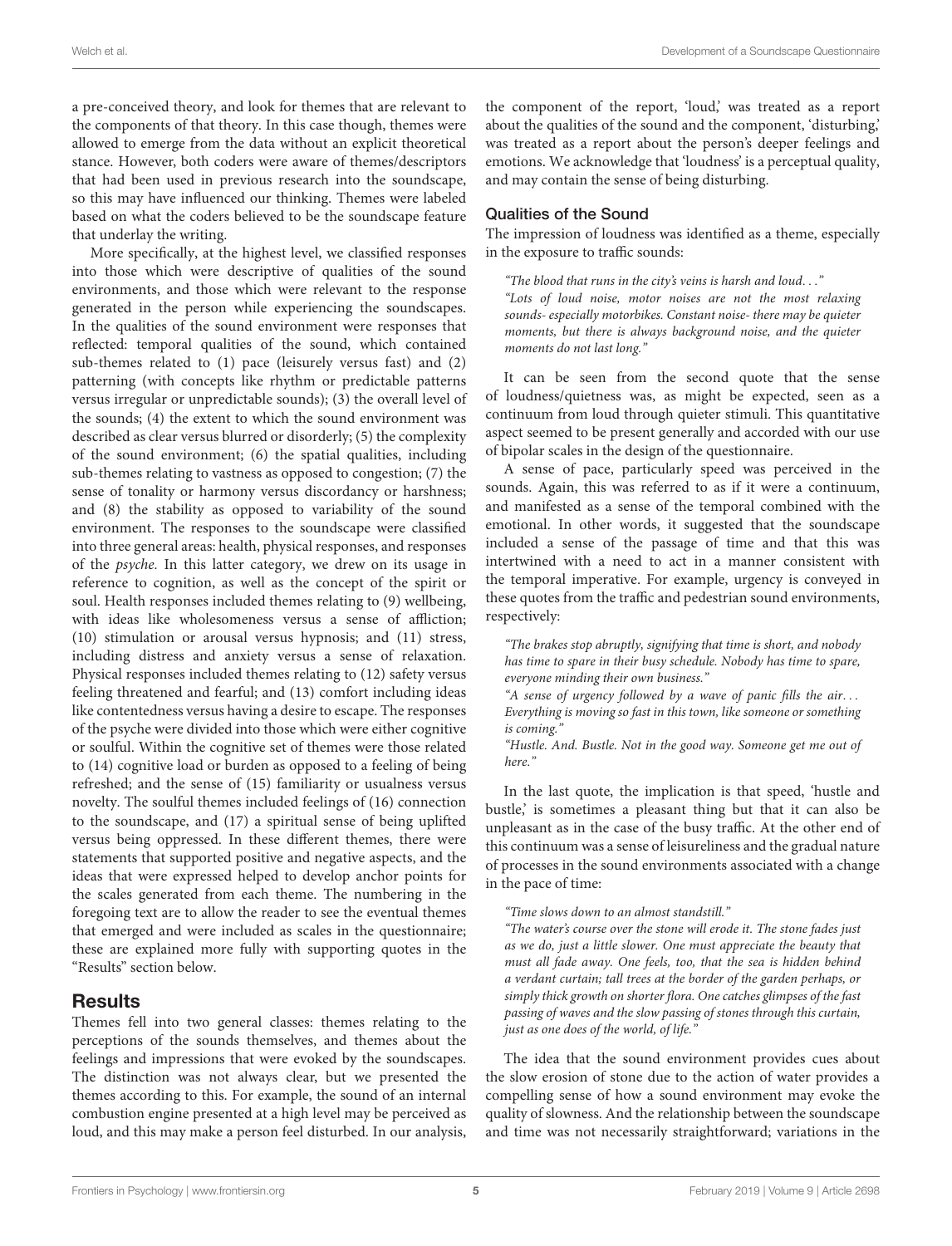speed of different aspects of it could be part of the reason why a sound environment was pleasant:

"These sounds of nature to me are so peaceful and different. They change but stay the same. The surf is always rushing but it's the intensity that changes. The birds tweet but the rhythm and speed changes."

A sense of the clarity of sounds seems to reflect the apparent signal-to-noise ratio for interesting sounds in each environment. In some soundscapes, sounds were distinct with a clear source:

"It is not difficult to separate the sounds of the ocean versus the bird calls, but if I close my eyes the sounds start to merge into an overall panorama of peaceful noise that is just very pleasant to listen to."

Whereas in others they were not:

"People's footsteps and voices are drowned out by the constant hum of traffic."

"I can hear many voices. A hairball of voices. A clogged pipe system of voices. An imperfect spaghetti bowl of vocal chords tied together and spiraling inefficiently. A sound, assassinated."

Interestingly, in the first quote, the clarity is present but the participant was happy to allow the sounds to merge. In the second quote, the sense is that the human sounds are overwhelmed and lost in the noise from the traffic.

Part of the descriptions of the sound environments seemed to refer to their complexity or lack thereof, and neither was intrinsically good or bad; sometimes the complexity seemed a violent tangle:

". . . there are more people speaking at once and several other background noises competing against each other for attention." "There's too many things happening (like different people's conversation) and it gets distracting"

On the other hand, for some, the lack of complexity in the natural soundscape could be seen negatively:

"I feel as if I would be easily bored as there aren't many new sounds (just birds and waves crashing around)."

There was an awareness of spaciousness associated with some sound environments:

"There is also a sense of a large expanse of the ocean, the beach (perhaps) and because there are birds there would be places that they can fly off away to."

While others conveyed a sense of crowding, proximity, and congestion:

"Sounds busy and congested. Felt a bit tight and restricting at first, almost stressful initially."

"There is a distant clanging of cutlery, babies crying. . . everything that exists in a densely populated space."

A tonality was perceived. In some sound environments it was harmonious:

"The chorus the sea sings as the wind encourages its wave to crash. What other melody can compare to that?"

Whereas others were discordant, jangling, or harsh:

"There are a range of voices of different pitches that I can hear. The higher pitched voices – children and women – seem easier to pick out as they move around. But occasionally a man's voice stands out. Sounds such as babies crying are suddenly quite startling."

A sound environment could be stable and unchanging or varied and changing. Stability did not seem to refer to the individual acoustic components, but rather that there was a constancy to the various components of the sound environment:

"The surf is always rushing but it's the intensity that changes. The birds tweet but the rhythm and speed changes. You feel like you could sit for hours and never tire of hearing the same sounds over and over."

A pattern was observed in some soundscapes which had predictability:

"The ocean waves are rhythmic and predictable and quickly become part of a soothing background."

"I can hear a low thunderous rumble almost continuously in the background, which seems to stay at about the same volume throughout. At times this rumble seems to almost pulsate and feel sort of rhythmic."

But others were irregular and unpredictable:

"Sounds such as babies crying are suddenly quite startling and immediately noticeable, as are short claps"

#### Feelings and Emotions

Like the sound qualities above, the internal feelings that people expressed as resulting from the sound environments generally followed a pattern of having two poles with intermediate states.

Stimulation was experienced as a result of perceiving the soundscapes. At one end of the spectrum was the effect of arousing people. This could be pleasant, invigorating and exciting:

"I enjoy myself. It's not every day I get to go to such a busy and exciting place. The clatter of shoes, the banter of people, the merchants having welcoming and, sometimes sly, smiles, it's to be an eventful afternoon."

Or else the level of stimulation could seem too much:

"I can sense urgency in the air. My heart is starting to race.  $[...]$ Why can't I relax? I need to breathe."

At the other pole from arousal was a sense of feeling soothed or calmed by the sound:

"I like the sound of the ocean waves. The repetitive white noise has a kind of calming, hypnotic effect that could put me to sleep at night."

There was a theme reflecting a perception of connection to the environment and the things in it:

"But this is no kind of loneliness, for there is the connection with the greener beings."

"There is synchrony between the birds and waves. They sing to me with love. Each wave, though far, seems to lap playfully at my feet like a playing child, wanting me to come and join. Welcoming. Appreciating. I have nothing more to think. My body unwinds and settles into this natural rhythm."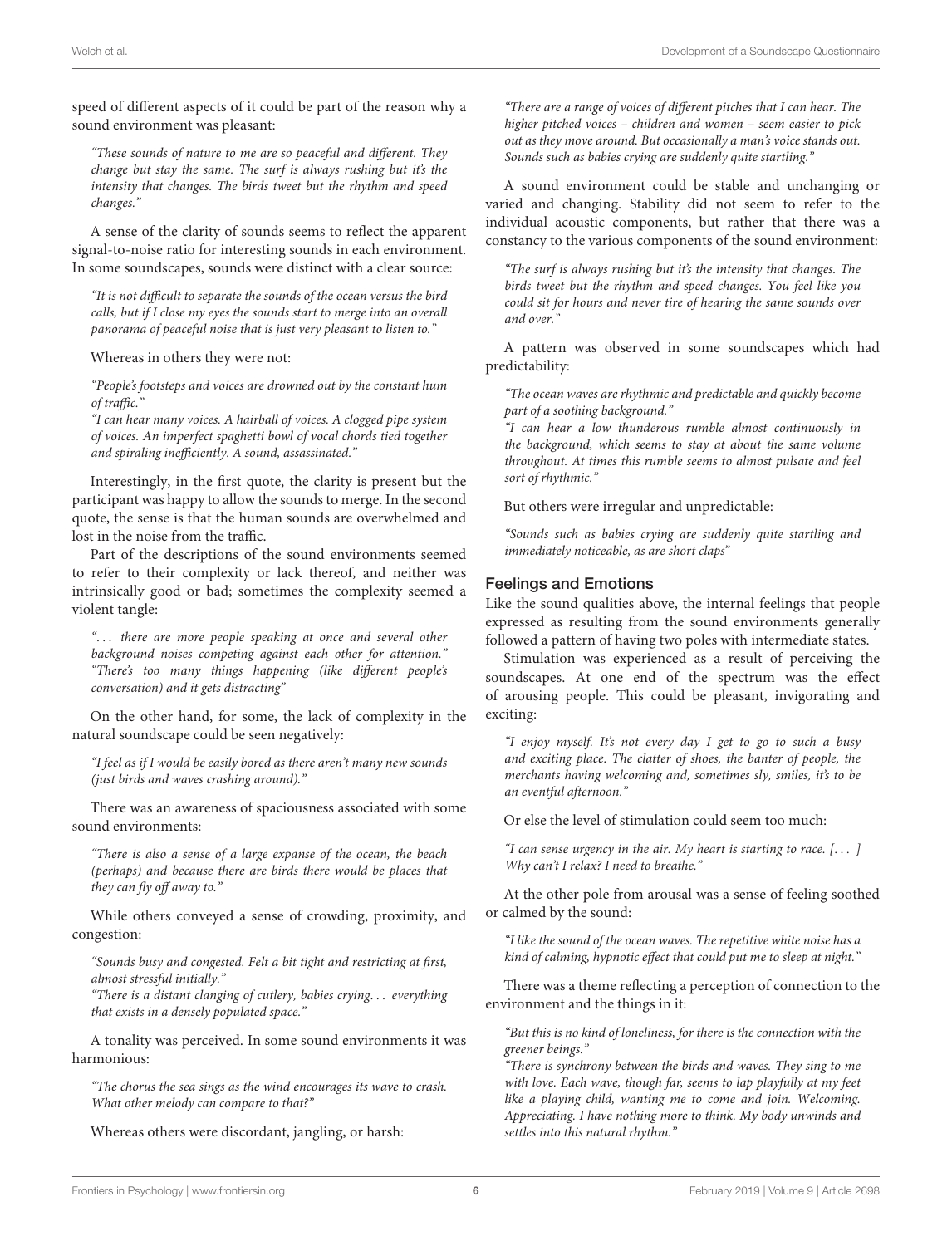"I also feel almost a sense of belonging – I am most familiar with the sounds of a busy inner city and foot traffic. I feel like I'm in my comfort zone and I know where I'm going.'

And on the other hand, the soundscapes could produce a sense of alienation:

"I feel isolated from them. This is their everyday [. . . ] I feel invisible, lost, lonely even. It's as though they are alien to me."

"I feel squashed and I don't feel quashed. Just. . . removed. I am observing, remember, and I am watching people at the game of going."

"There is also a sense of isolation even though it sounds like there are people around me and I hear voices and people slamming car doors. I know that I am not alone because there are people driving the vehicles and people walking on the street – but it seems everyone in the scene is busy focusing on their own lives and their own actions and almost ignoring me... This makes me feel rather alone and isolated"

The sound environments caused people to feel stressed:

"It's only when I've stopped and listened to it that I realize how harsh and stress-inducing it is. Seems to be a tiring environment to be in – I'm really craving for some quiet time in a park or at home from all the noise."

#### Or to feel relaxed

"I feel at rest, worrisome thoughts I may once have had are long forgotten, and I pause to enjoy the sound of nature."

"It feels great to be listening to this. I can literally feel my body relax. . . my muscles being less tensed, my mind slowing down in thoughts. I feel like I just find somewhere to lie down and rest, maybe read a book, enjoy the breeze, hear the birds sing. Ahh. . . it'll be such a wonderful experience."

A sense of familiarity is evoked by some soundscapes:

"I feel that this is a very normal, everyday environment to be in." "The whole thing is busy, bristling with noise and bustling with the familiar sounds of modern life."

And this may either put people at ease:

"I feel like I'm in my comfort zone and I know where I'm going."

Or it may seem unpleasant, dull and boring:

"The racket is almost unbearable. Although all too familiar." "We are all following a pattern designed by something larger than ourselves, all moving, busy ants picking up a little lump of the bigger sugar pile, picking it up, carrying it and dropping it somewhere, only to be picked up and moved again by a fellow ant. I want out. This is not me."

The sense of a Cognitive Load or burden placed on or removed from the mind by experiencing the soundscapes was suggesting. Sometimes this load was heavy and crushing:

"Too many things, too many noises surround me it's hard to hear your own thoughts."

"I feel smothered by the constant hustle and bustle. Mind feels saturated with thought trying to take in everything but unable to hear my own thoughts."

Whereas the removal of the load could be refreshing:

"I can feel my mind coming alive, as if a blanket of responsibility that has been smothering me has been removed."

"There is nothing to think, nothing to clutter my mind with. I do not yearn to think either. I leave my thoughts on my bed and come out a free soul."

Another theme was that of the sense of safety that was experienced while listening to some environments and the sense of danger or threat induced by others. The sense of safety was associated with the natural environment:

"I feel a sense of control – I can move close to the birds or the waves and interact with it if I want to and only if I want to. Nothing in this environment is going to move in a way that may threaten my safety. I don't have to be on my guard the whole time."

"This makes me feel safe, I am not enclosed or locked up and I can control my actions and walk away if anything threatening occurs; there is an escape route. Also I feel safe because there are lots of bird calls. I guess this means that there is nothing overly threatening in my environment currently  $-$  if there was the birds would fly away or sound some bird alarm. They sound pretty contented and going about their lives so there must not be much to fear around."

In contrast, the sound environment that was dominated by human pedestrians produced mixed responses with respect to people's feeling of safety. Sometimes safety was enhanced:

"I feel almost slightly calm and almost like I'm waiting or walking at a leisurely pace. Nothing in this environment is threatening to me at all. . . Also if something bad occurs or something threatening occurs, I think my chances that people will come to my physical aid is high. I hear voices of both men and women of all ages – someone will be able to help me. Knowing that help is readily available also gives me a sense of peace."

Or even a sense of it being so safe that it is dull:

"Generally this soundscape seems mundane and everyday. Sounds I am familiar with and not threatened by. Not quite peaceful, but certainly not annoying."

Whereas sometimes there could be a mixed view of threats and excitement:

"On one hand, I feel anxious, I have associated crowds to danger and theft. I try my best to avoid them and the busyness of town while on the other hand, the busyness can become very exciting and positive, giving me a sense of adventure and disarray, a break from the boring routines I've inadvertently put in place in my life."

And the same environment may be perceived as a threat:

"I find this environment quite loud and feel a bit nervous as to what is happening. The voices do not appear friendly and I feel unsafe. The motorbikes especially evoke a sense of fear and I don't like them."

On the other hand, the sound environment that was dominated by traffic was perceived only as threatening:

"I don't feel safe at all – in fact I feel rather threatened. Passing traffic sounds are really close I'd much rather be a bit further away from them. . . the environment seems threatening and dangerous." "I find this environment quite loud and feel a bit nervous as to what is happening. The voices do not appear friendly and I feel unsafe.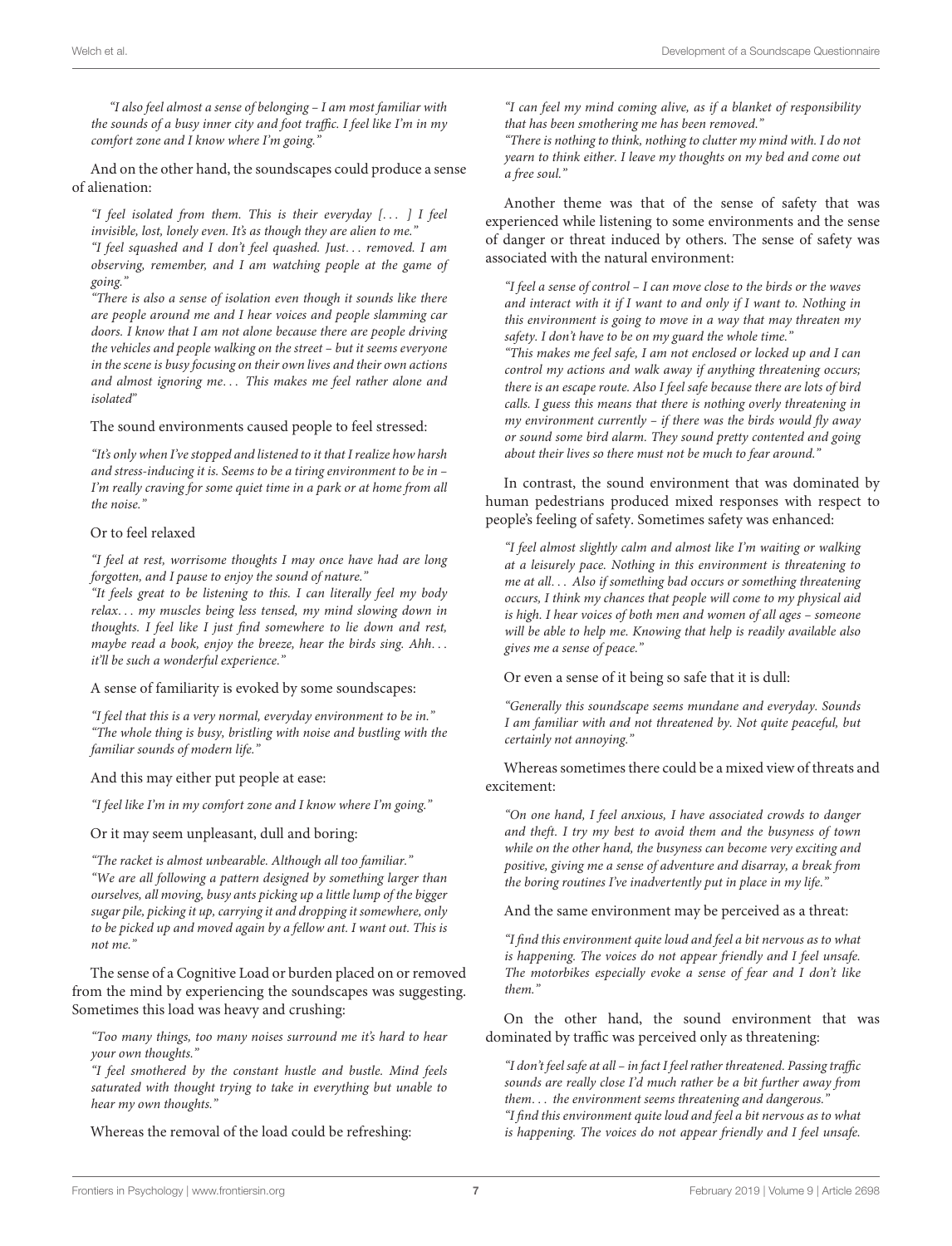Welch et al. Development of a Soundscape Questionnaire

The motorbikes especially evoke a sense of fear and I don't like them. I think there are lulls in the traffic which relax me, although at times I feel an accident could be imminent."

Responses suggested that contemplation of sound environments could awaken spiritual feelings in people. The natural sounds were associated with spiritual uplifting:

"I want to find discover new things, and learn about the answers of life. I feel like I have so many questions and very little in the way of answers so far. Some questions I cannot even express, but I have a feeling of curiosity and hope that that feeling will take me somewhere should I act upon it."

"So carefree, so full of spirit the chirping reverberates through the surrounding and penetrates the darkness. So happy, so light-hearted, bringing a sense of purity and innocence to this place."

While the other soundscapes could be spiritually deadening:

"The whole drab affair is soul crushing when exposed to it for so long – need a change."

"Why is there such a profound hate, hate I did not know I possessed. But yet it is there, it etches deep into me, scraping at my heart and pulling out ghosts which have been safely buried away."

The sense of physical wellbeing was enhanced by some sound environments:

"I feel healthy  $- \Gamma m$  awake early enough to hear the birds. [...]  $\Gamma m$ breathing fresh, unpolluted, virgin air."

Whereas a sense of affliction was caused by others:

"I cannot get through, for there are too many people. The wait is giving me lines, a tight forehead, and I feel tired, very tired and a little short of breath."

A sense of comfort and contentedness was associated with some soundscapes:

"Overall it's pretty warm and cozy. . . "

"I feel relaxed and a lot less on edge. The waves almost seem to lull me to sleep and the bird sounds are comforting."

Whereas the traffic-dominated environment produced discomfort and the desire to escape:

"The air is dirty and I'm not comfortable. I feel like I'm heading for another long, restless and monotonous day in the office." "I can feel myself trying to leave my own body. Withdrawing just to escape the screams and roars."

"I look to escape. I do not want to be here. I want us to be away from the city. Why did we create this? Is this necessary? Can't it go back to the way it was before?"

In summary, the qualitative analysis generated eight themes related to the quality of the sound environment and nine themes related to the deeper internal response to it (**[Table 1](#page-7-0)**). These themes, and the polar terms used to capture our understanding of each theme in semantic differential scales were used in the questionnaire. However, this process was not straightforward because (as pointed out earlier) the distinction between the perception of a sound and the emotions it evokes are not straightforward. To attempt to address this, and in order to

<span id="page-7-0"></span>**TABLE 1** | Themes and terms used on each pole of the scale in the questionnaire.

| Theme                            | Lower pole                           | <b>Upper pole</b>                     |  |  |
|----------------------------------|--------------------------------------|---------------------------------------|--|--|
| <b>Qualities of the</b><br>sound |                                      |                                       |  |  |
| Level                            | Very soft                            | Very loud                             |  |  |
| Pace                             | Leisurely                            | Fast                                  |  |  |
| Clarity                          | Clear/distinct                       | Unclear/blurred/<br>disorderly        |  |  |
| Complexity                       | Simple sounds                        | Complex sounds                        |  |  |
| Space                            | Spacious/liberating/vast             | Congested/<br>claustrophobic/enclosed |  |  |
| Tone                             | Harmonious/melodious                 | Discordant/harsh                      |  |  |
| Stability                        | Dynamic/changing/up-and-<br>down     | Monotonous/in the<br>same manner/flat |  |  |
| Pattern                          | Rhythmic/predictable                 | Irregular/random                      |  |  |
| <b>Feelings and</b><br>emotions  |                                      |                                       |  |  |
| Stimulation                      | Soothing/hypnotic                    | Arousing                              |  |  |
| Connection                       | A sense of belonging                 | A sense of alienation                 |  |  |
| <b>Stress</b>                    | Relaxation/tranquility/<br>peace     | Stress/anxiety<br>annoyance/anger     |  |  |
| Familiarity                      | Familiar/usual                       | Novel/unusual                         |  |  |
| Cognitive Load                   | Refreshed/rejuvenated                | Distracted/mentally<br>overloaded     |  |  |
| Safety                           | Safe/a sense of control              | Threatened/fearful                    |  |  |
| Spirit                           | Uplifted/meditative/<br>transcendent | Oppressed/depressed                   |  |  |
| Wellbeing                        | Healthy/wholesome                    | Affliction/infirmity                  |  |  |
| Comfort                          | Contented/comfortable                | Desire to<br>escape/uncomfortable     |  |  |

provide a sense of the meaning intended for each scale, sets of semantic markers were used as seemed best subjectively. This meant that we used terms which were not necessarily in simple opposition to each other, and which potentially described different aspects of a theme. For example, the theme related to 'Space' was labeled 'spacious/liberating/vast' at one end of the scale, and 'congested/claustrophobic/enclosed' at the other. The meanings of the terms used, and their overlap captured as best we were able our understanding of the meaning behind the themes identified.

# PHASE 2: QUANTITATIVE STUDY

#### Materials and Methods

The themes identified in Phase 1 were adapted to items in a questionnaire (**[Table 1](#page-7-0)** and **[Supplementary Material](#page-14-24)**). There were 17 different themes identified by the qualitative analysis. Of these, two (Stimulation and Familiarity) appeared to have a multidimensional structure (see Qualitative Results), and therefore two more items were introduced to the questionnaire to allow this to be captured, but these were little-used by participants and were dropped from analyses and not presented in the quantitative part of the Results. The semantic-differential items were introduced by a short passage of text reading: "Please listen to the sounds around you and rate the sound environment and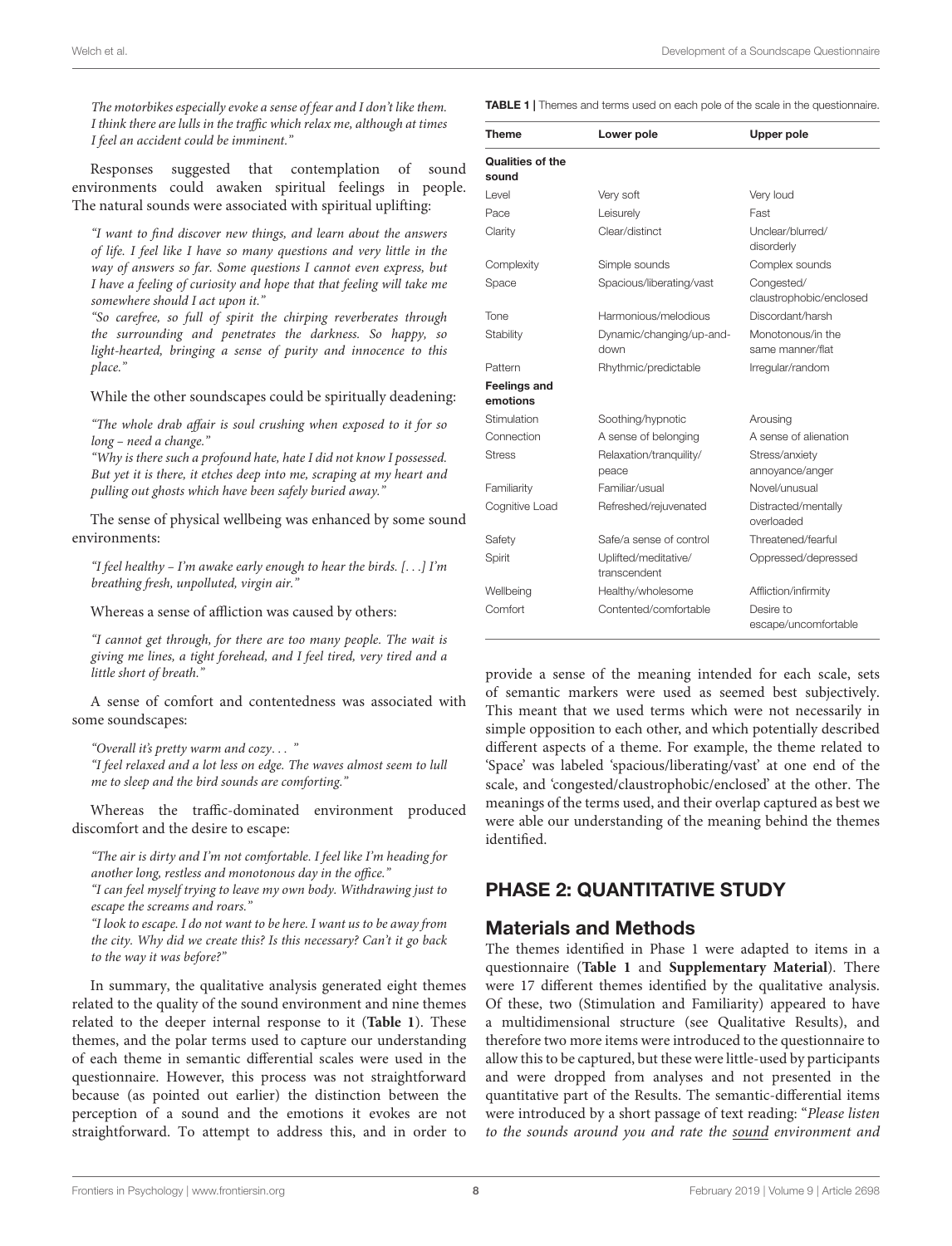your response(s) toward it by circling a number  $(1-6)$  on the following scales. If the scale is irrelevant to you, tick the 'not applicable' box beside it."

We did not attempt to limit or differentiate the descriptive (denotative) and affective (connotative) items.

Typically, a seven-point bipolar rating scale has been used in semantic differential scale research. This allows for a range of responses while also allowing a respondent to adopt the midpoint of a scale as a 'null' option. It is important to include a null option where a particular soundscape may simply not cause a particular response in a person, but the null option is also a danger in that it allows a respondent to opt out of making a decision about the sound environment or their response to it and thus reduces the value of data collected. Recognizing the competing issues, we used a six-point rating scale with the null point presented as a separate tick box labeled 'N/A' for each scale. We believed that this would tend to preserve the usefulness of data while still allowing the null option in a position that required respondents to make a definite choice to select it.

Scales were generated with as much information for respondents as possible. Each scale had a heading that reflected a theme about the soundscape identified in the writing during the first phase, and the poles of each scale were anchored with at least one term which we agreed would capture that extreme of the scale in question. If possible, multiple terms were used on the principle that if the meaning of each term has variability in the mind of a respondent, the areas of meaning which overlapped between terms would specify the concept we were asking about more precisely (**[Table 1](#page-7-0)**).

As the aim was to create a questionnaire that could be distributed and completed by members of the public, focus was placed on reducing the number of items where possible. Preliminary versions of the questionnaire were trialed among a small group of people to assess issues like clarity, readability and ambiguity. An iterative process allowed for refinement of the questionnaire.

Adults were stopped in the street and asked if they would be willing to answer the questionnaire. Of these, 228 agreed and their data are presented here. This was done in four different locations within the central city: a park  $(N = 12)$ , a quiet shopping street with mixed pedestrian and light vehicular use  $(N = 50)$ , a busy main street with a mixture of pedestrian and vehicular traffic  $(N = 48)$ , and a street heavily used by buses and other vehicles with fewer pedestrians ( $N = 59$ ). The sites were selected because we were interested to test whether the questionnaire would provide different responses in quite subtly varying sound environments (i.e., the different types of street), and in a qualitatively different environment (the park).

In preparation for the analysis (SPSS v25), a check and reorganization of the variables was carried out. Questionnaire items were presented in random order to encourage respondents to read each question and provide thoughtful answers. To align the direction of responses with the label used for each theme, reverse coding was performed prior to analysis. This was for the items: Clarity, Space, Tone, Pattern, Connection, Familiarity, Safety, Spirit, Well-being, and

Comfort. Follow-up items: 'Type of Arousal' which sought to operationalize the difference between feeling aroused in the sense of being excited and aroused in the sense of being overwhelmed; and 'Feeling about familiar sounds' which tried to operationalize the difference between comfortably familiar sounds and boring sounds were dropped from this analysis because they were conditional on prior items and this made interpretation difficult, as well as resulting in many missing data points.

A preliminary principle components analysis was conducted.

Principle axis factoring with obliminal rotation was used to assess the remaining 19 soundscape items. Obliminal rotation was preferred because it allows factors to be non-orthogonal (i.e., correlated), and there is no a priori reason to assume that soundscape factors would be orthogonal. Using the standard approach (i.e., the Kaiser criterion) of selecting factors with eigenvalues > 1, five factors were generated.

Internal reliability was assessed using Cronbach's alpha. Since factor scores are based on all the items in the dataset, these values were generated based only on the raw scores for items with loadings >0.3 on each factor.

Mean factor scores for each of the five factors were compared between those responding in the park and in the different types of street using ANOVA. Distributions of scores within each area were checked for violations of normality and homoscedasticity assumptions and found to be acceptable. Post hoc least-significant difference tests were conducted: no attempt was made to control for 'Type-1' errors on the basis that the study was essentially exploratory, and therefore such errors would be less important than Type-2 errors which are more prevalent when using controlled testing.

### **Results**

The principle components analysis showed that there were five principle components with eigenvalues greater than one. The loadings of the 17 items on the first two components are plotted in **[Figure 1](#page-9-0)**.

The sample was found to be suitable for factor analysis on the basis of a Kaiser–Meyer–Olkin score of 0.85 and a significant Bartlett's Score. Five factors had eigenvalues greater than one (**[Figure 2](#page-9-1)**). These explained 62% of the variance: Factor 1 explained 37%, and Factors 2–5 explained 9–6%, respectively.

The rotated solution with five factors explained 47% of the variance based on the extraction sums-of-squares loadings. Absolute factor loadings of greater than 0.3 were used to characterize each factor (**[Table 2](#page-10-0)**).

Stimulation, Stress, and Cognitive Load loaded negatively and Space, Tone, Pattern, and Spirit loaded positively on a factor that was labeled 'Calming.' A person who found a soundscape 'Calming' would tend toward the descriptors: 'soothing/hypnotic, spacious/liberating/vast, harmonious/ melodious, rhythmic/predictable, tranquility/peaceful, refreshed/ rejuvenated, and uplifted/meditative/transcendent.' Cronbach's alpha score for this scale was 0.81.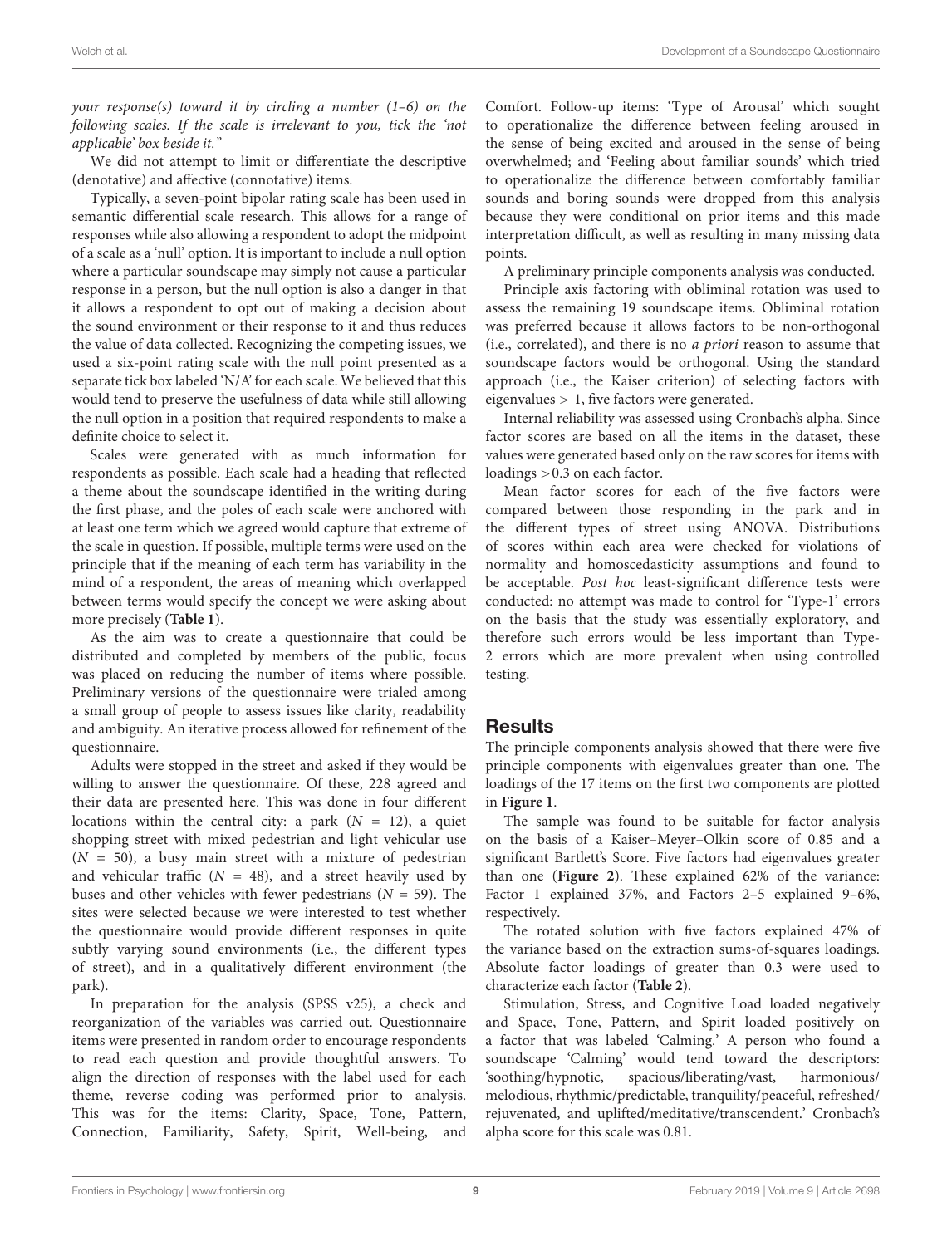

<span id="page-9-0"></span>Safety, Spirit, Wellbeing, and Comfort loaded positively on a factor labeled 'Protecting.' A person who felt a sense of being 'Protected' in the soundscape would tend to use the descriptors: 'safe/a sense of control, uplifted/meditative/transcendent,

healthy/wholesome, and contented/comfortable.' Cronbach's alpha score for this scale was 0.78.

Level and Pace loaded positively and Clarity negatively on a factor that was labeled 'Hectic,' capturing as it did, loud, quickly changing, and unclear sounds. A person who found a soundscape 'Hectic' would tend toward the descriptors: 'very loud, fast, and unclear/blurred/disorderly.' Cronbach's alpha score for this scale was 0.60.

Connection and Familiarity loaded together and positively on a factor labeled 'Belonging.' A person who felt a sense of belonging to the soundscape would tend to use the descriptors: 'a sense of belonging, and familiar/usual.' Cronbach's alpha score for this scale was 0.39.

Stability alone had a high loading on the fifth factor, and thus this factor was labeled 'Stability.' A person who scored high on this scale would have used the descriptors 'monotonous/in the same manner/flat' to describe the soundscape.

Complexity did not produce sufficiently large loadings on any of the factors to be considered in the naming of factors, suggesting that its loading was distributed rather evenly across the factors. Considering cross-loading, only Spirit loaded > 0.3 on more than one factor: it was represented in both the Calming and Protecting factors.

Oblique factor analysis allows factors to correlate. In most cases, correlations were small  $( $0.3$ ), however, Calling and$ Protected correlated moderately  $(r = 0.47)$ , as did Calming and Hectic ( $r = -0.43$ ). Given the nature of these factors, and the observation that Spirit loaded highly on both Calming

<span id="page-9-1"></span>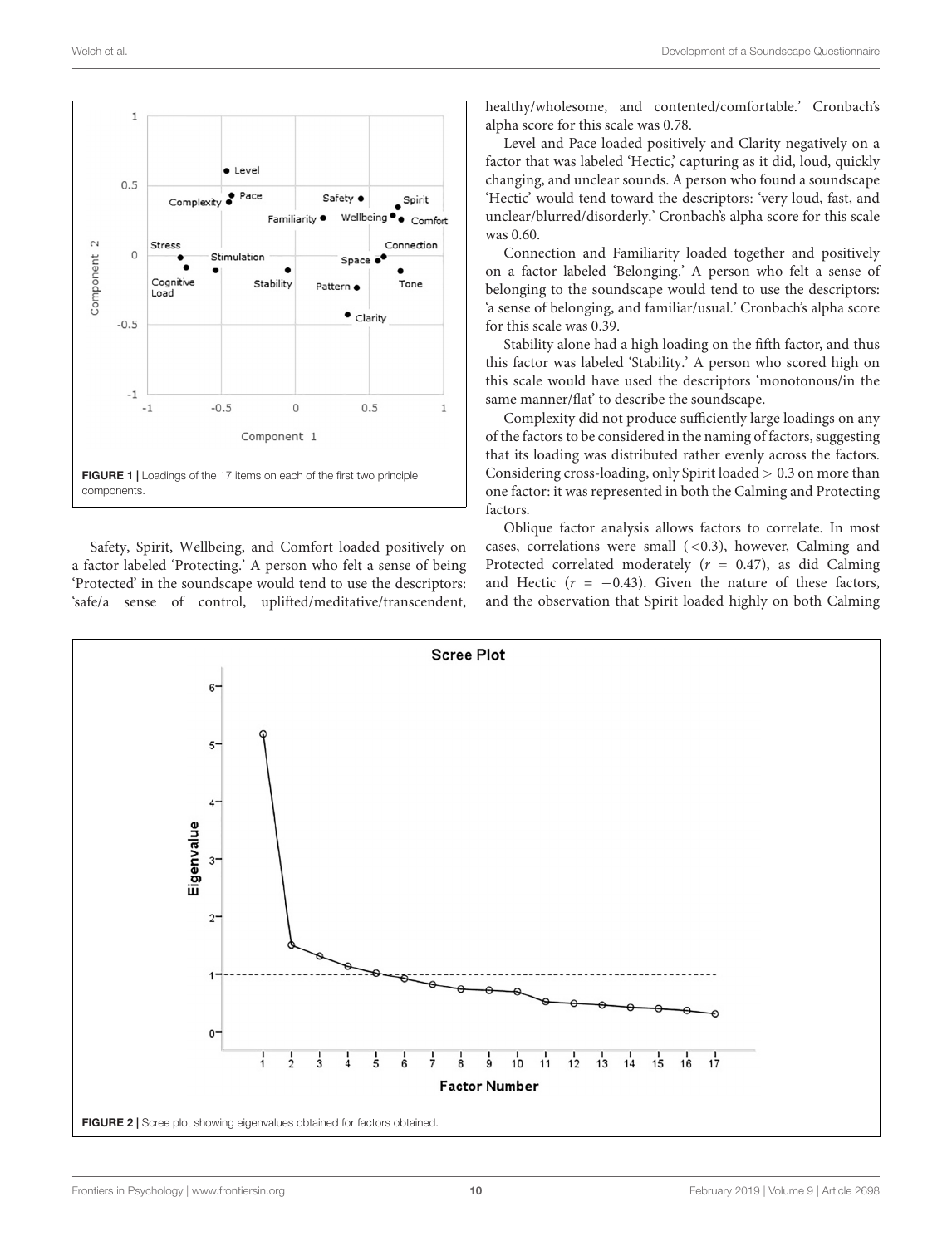<span id="page-10-0"></span>

|  |  |  |  |  |  | <b>TABLE 2</b>   Factor loadings for each of the 17 soundscape items. |
|--|--|--|--|--|--|-----------------------------------------------------------------------|
|--|--|--|--|--|--|-----------------------------------------------------------------------|

|                | <b>Factor names</b> |            |          |                  |                  |  |  |
|----------------|---------------------|------------|----------|------------------|------------------|--|--|
|                | Calming             | Protecting | Hectic   | <b>Belonging</b> | <b>Stability</b> |  |  |
| Level          |                     |            | 0.777    |                  |                  |  |  |
| Pace           |                     |            | 0.528    |                  |                  |  |  |
| Clarity        |                     |            | $-0.439$ |                  |                  |  |  |
| Complexity     |                     |            |          |                  |                  |  |  |
| Stimulation    | $-0.553$            |            |          |                  |                  |  |  |
| Space          | 0.451               |            |          |                  |                  |  |  |
| Tone           | 0.715               |            |          |                  |                  |  |  |
| Stability      |                     |            |          |                  | 0.706            |  |  |
| Pattern        | 0.324               |            |          |                  |                  |  |  |
| Connection     |                     |            |          | 0.638            |                  |  |  |
| <b>Stress</b>  | $-0.616$            |            |          |                  |                  |  |  |
| Familiarity    |                     |            |          | 0.489            |                  |  |  |
| Cognitive Load | $-0.697$            |            |          |                  |                  |  |  |
| Safety         |                     | 0.728      |          |                  |                  |  |  |
| Spirit         | 0.485               | 0.516      |          |                  |                  |  |  |
| Wellbeing      |                     | 0.642      |          |                  |                  |  |  |
| Comfort        |                     | 0.566      |          |                  |                  |  |  |

Only loadings of greater than 0.3 are shown to facilitate the visualization of the factors.

and Protecting, the correlations and their directions are not unexpected.

Factor Scores were generated and the scores were compared between those who completed the questionnaire on city streets and those who completed it in a park (**[Figure 3](#page-11-0)**). Negative scores indicate that, on average, people experienced the opposite of the factor name, and positive or negative scores further from zero reflect the degree that each factor was experienced.

Analyses were conducted to compare the responses across the four environments (**[Figure 3](#page-11-0)**). This used General Linear Modeling with the four types of area (street dominated by vehicles, mixed, street dominated by pedestrians, and park) as the independent variable and the five Factors as dependent variables. The Calming  $[F(3,168) = 17.25,$  $p < 0.001$ ], Protecting [F(3,165) = 9.09,  $p < 0.001$ ], and Hectic  $[F(3,168) = 11.14, p < 0.001]$  factors were clearly significantly different between areas. Belonging  $[F(3,168) = 2.56, p = 0.056]$ and Stability  $[F(3,168) = 1.86, p = 0.14]$  differed more marginally. The direction of effects was consistent: Calming, Protecting, Belonging, and Stability were higher, and Hectic was lower for the park than for the street environments. Post hoc testing (Least Significant Differences) showed that all the soundscape factors differed between the park environment and at least some of the street environments. Calming was highest in the park and was also higher in the pedestrian-dominated street than in either the mixed or vehicle street types. Protecting was higher in the park than all the street types and was also higher in the pedestrian-dominated than the vehicle-dominated street. Hectic was lower in the park than any of the streets and was also lower in the pedestrian-dominated street than in either the mixed or vehicle-dominated street. Belonging was higher in the park than any of the streets, which did not differ between each other.

Stability was higher in the park than in any of the streets apart from the pedestrian, and no other differences were observed (**[Figure 3](#page-11-0)**).

## **DISCUSSION**

We exposed people who self-identified as expressive writers to different sound environments and asked them to write about their reactions. The writings were then subjected to a qualitative, thematic analysis and the themes which emerged were used as the basis for a seventeen-item questionnaire. This was administered to passers-by in Auckland City. The items generated by the thematic analysis could be rendered down to five factors which underlay the responses made by people to them: Calming, Protecting, Hectic, Belonging, and Stability.

The themes extracted from the expressive writing part of the research (i.e., Phase 1) were broadly consistent with the concepts used in other similar studies. For example, the set of items used for urban soundscapes by [Kang and Zhang](#page-14-8) [\(2010\)](#page-14-8) and since used in other studies included equivalent concepts to the themes of level, pace, complexity, tone, stress, and wellbeing. On the other hand, our writers came up with other themes that did not appear in that set (**[Table 1](#page-7-0)**). Comparison with other, much larger sets of terms [\(Axelsson et al.,](#page-14-12) [2010\)](#page-14-12) shows similar parallels and discrepancies. The process of seeking to capture the elements of the soundscape is not straightforward, and the use of different approaches for this crucial first step is important. Overall, after rotation, our five factors explained 47% of the variance in the data we collected. This is similar to the 53% reported in the other study that used a similar approach of combining descriptive and affective items to describe urban spaces [\(Kang and Zhang,](#page-14-8) [2010\)](#page-14-8).

Our questionnaire was based on the themes identified in the qualitative writing phase of the research. It was useable by the general public and showed patterns in the results consistent with previous research suggesting that parks would differ from urban streets in being calmer, more protecting and less hectic [\(Carrus et al.,](#page-14-25) [2017\)](#page-14-25). Our questionnaire was not, however, very useful for discriminating between soundscapes associated with city streets that had differing degrees of heavy vehicular traffic use. Saying this, differences were observed in some factors between a pedestrian-dominated street environment (with light vehicular use) and streets that had either mixed or predominately vehicular usage. The pedestrian-dominated environment was more Calming and less Hectic than the others. The capacity of the questionnaire to differentiate between these environments, provides some support for the validity of the measure. Though it is not possible to validate psychometric scales like these absolutely, the capacity to detect statistical differences associated with qualitatively different environments supports the idea that the scales had validity.

We assessed the internal reliability of the scales, and these were generally at acceptable levels (approximately 0.8) for scales with several items: scales with few items will tend to show lower measures of internal reliability, so lower values in these do not imply poor reliability. Use of the scales in similar urban environments (i.e., the different types of street) showed only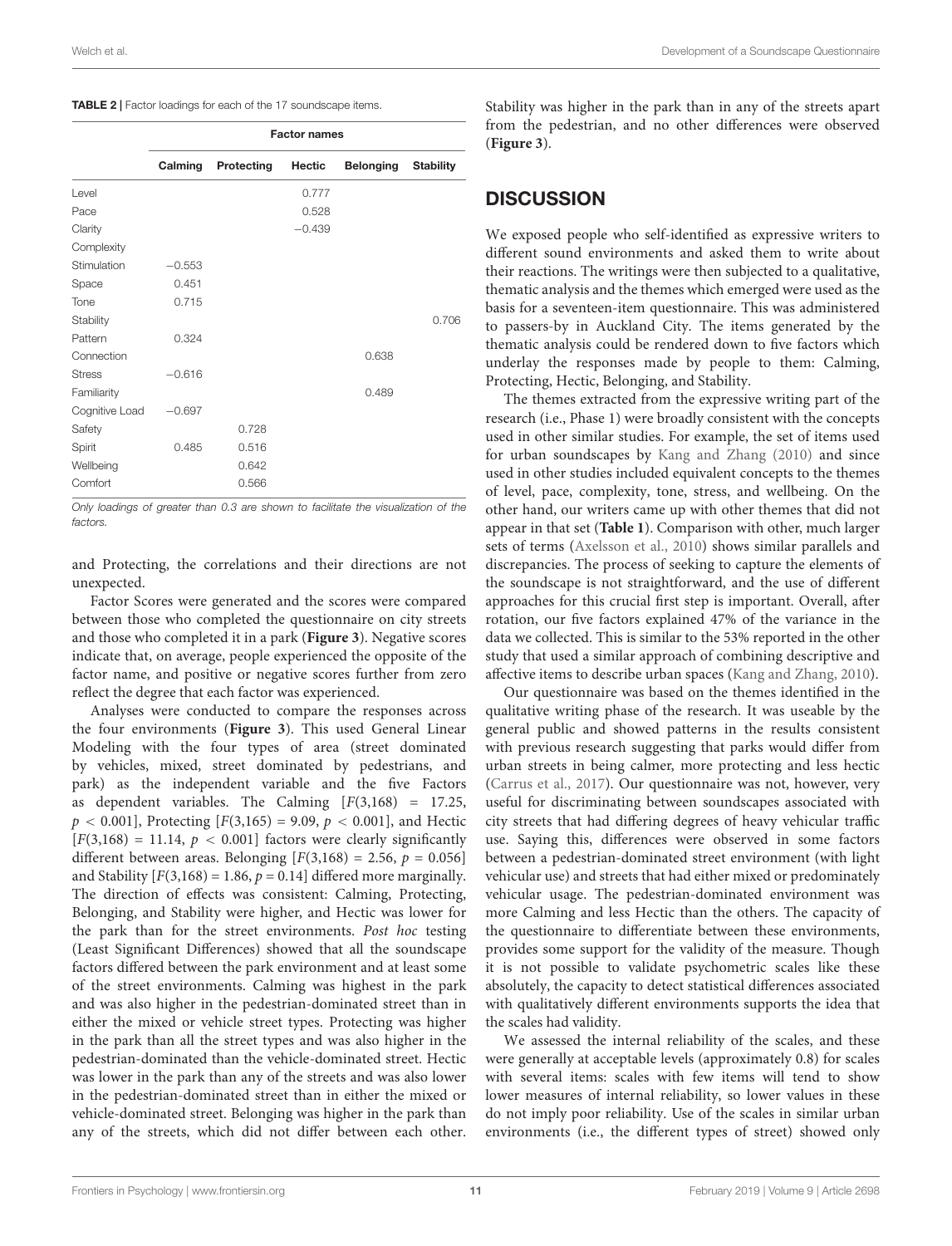

<span id="page-11-0"></span>slightly different mean scores, which implies that there is some reliability in responses given the similar environments. It would also be interesting to test reliability over time in the same location, however, this would be difficult given that factors influencing the soundscape might change, so careful characterization of the environments would be important to allow any variation to be clearly indicated as either due to changing environment or to unreliability of the measure.

The generalizability of the results is questionable because our sample was quite small, and depended on voluntary involvement of passers-by in public streets rather than carefully conducted random sampling. Saying this, we were not seeking to provide a definitive set of data about the soundscape in Auckland City. Rather, we were seeking to test whether people could and would respond to the questionnaire, and if so whether there was some meaningful structure to the way they responded. We believe there was and so are comfortable that the research supports the approach as a way of generating data.

Soundscape research such as ours seeks to quantify a subjective judgment. As researchers, we hope that this is possible because there is an element of consistency in the sound environments, and since people are all from the same species, it would be likely that there would be commonality in the factors that drive us to experience different feelings [\(Andringa and Lanser,](#page-14-15) [2013\)](#page-14-15). The lack of consistency in subjective judgments depends on

many factors. We propose that there are multiple loosely coupled systems in operation to explain individual responses to questions about the soundscape:

- (1) The set of concepts and emotions that each person associates with each lexical item will vary according to their experiences and idiolect: a word will not necessarily capture the same meaning for everyone. Furthermore, for a person to express an emotion via a closed-set questionnaire such as we used in Phase 2 of this study, there must be some item present that would capture the meanings that person perceives; if there is not, then that internal state would go unreported.
- (2) The emotional response to a given sound environment will differ depending on a person's understanding of the situation, their previous experiences, personality, and current state of mind. Furthermore, the pallet of affective states that different people experience may vary according to their experiences and psychophysiological make-up.
- (3) Definitions of the soundscape explicitly accept interactions with other sensory information. The sound environment is highly integrated with other information in our minds. While the field has acknowledged this, it still presents an unquantified element in the coupling between the sound environment and the soundscape.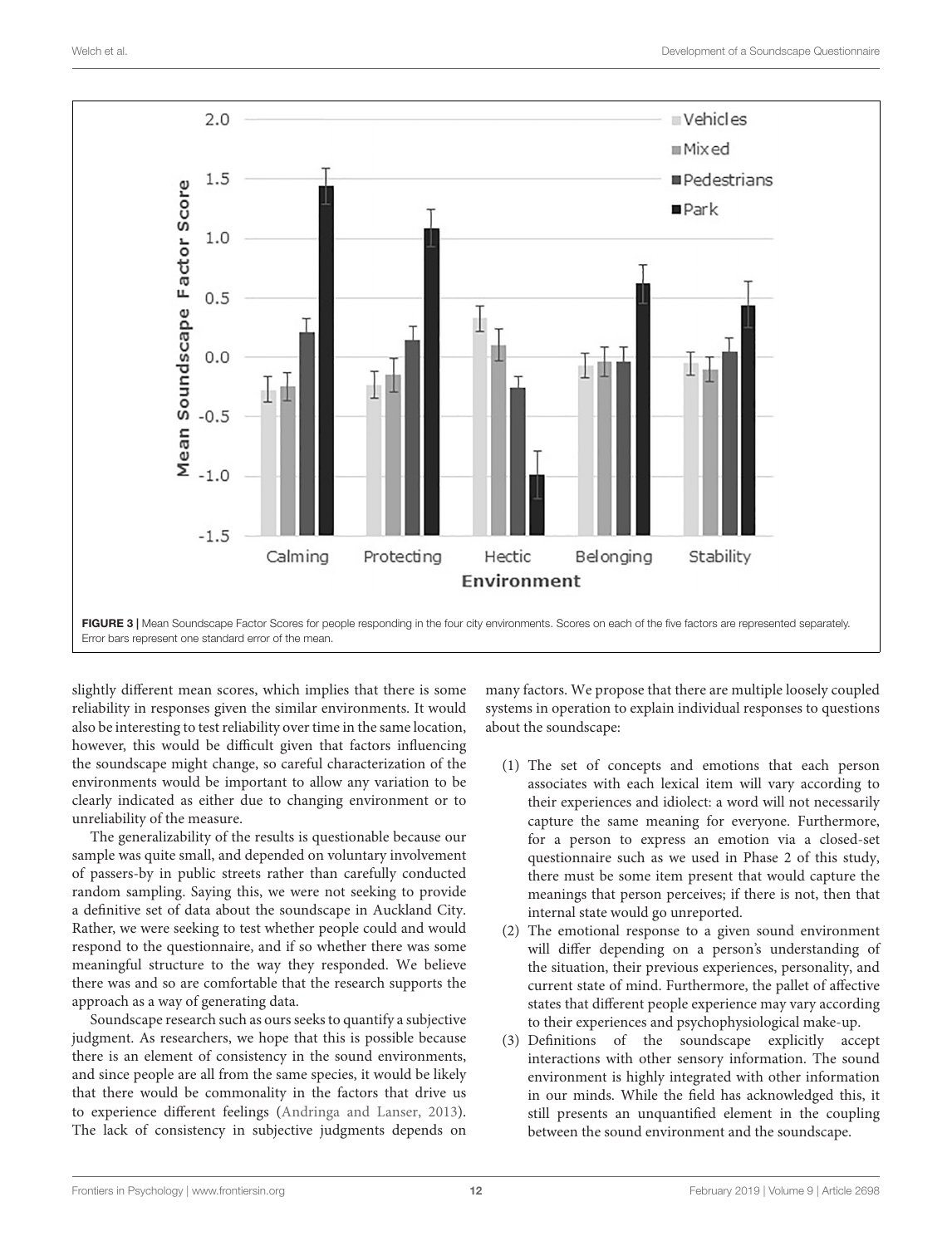(4) The emotional states that people experience in response to sounds may be hard to distinguish from their experience of the sound itself. The concepts of sound in the sense of physical pressure fluctuations and sound as a percept may be intertwined in the mind. In other words, people know how they feel and what the world is like, but they do not necessarily separate these two sets of concepts. An example of this is the Calmness factor, which combined denotative (Space, Tone) and connotative (Stimulation, Stress, Cognitive Load, Spirit) items. It would be convenient if these were separate in the minds of people, but our results demonstrate that they are not cleanly separated. Other factors appeared to display organization along denotative and connotative lines: Protecting and Belonging appeared connotative, and Hectic and Stability were apparently more denotative in terms of the highly loaded items (**[Table 2](#page-10-0)**). Even in these cases though, our qualitative analyses had already revealed that, for example, 'pace,' which was loaded into the Hectic factor, seems to reflect not only the denotative temporal quality of the sound environment, but also reflects a connotative adaptation of the internal state of listeners in response to this.

Together, these four issues combine to reduce a researcher's capacity to gain a full understanding of a person's perception of the sound environment. Accepting this requires us to put aside some of our tightly organized, analytical thinking at one level while maintaining it very carefully at another.

We identified five factors on the basis of eigenvalues. In factor analysis, there is no strict rule for deciding on the factor structure, and a structure with less factors is generally preferable on the basis that it can be imagined as a space (if there are three or less dimensions), or even drawn. Some soundscape studies have identified factor structures on the basis of eigenvalues and then dropped factors which the authors feel do not contribute much to the understanding of the data (e.g., [Axelsson et al.,](#page-14-12) [2010\)](#page-14-12). This is a perfectly acceptable practice. We chose to preserve even the fifth factor (Stability) which had a strong loading from only one item. This might be regarded as improper on the basis that factor analysis is valuable because it reduces the number of dimensions below the original, and this is the basis for the Kaiser criterion that factors should have eigenvalues greater than one to be regarded as efficient. Nonetheless, we felt that it was justified. Firstly, the item 'Stability' did not load much on any other factor and it was identified as relevant in the writing. Secondly, in principle, the soundscape is still poorly understood so we felt that any contributing factor should not be neglected until the provision of evidence to the contrary. Thirdly, it must be remembered that in factor analysis the relative 'strengths' of the factors is somewhat arbitrary. The unfactorized data may be envisaged as an N-dimensional cloud, where N is the number of items in the questionnaire. Commonality in the alignment of underlying meanings of the items in the minds of respondents would tend to reduce the dimensionality of the cloud due to the tendency for correlations between responses to those items, and thus N can be reduced while losing only slight variations in

the cloud's dimensions. However, we do not know what the true dimensionality of the soundscape is and our choice of items is thus rather arbitrary. The finding that only one item substantially loaded on the Stability factor, and that the factor explained 6% of the variance in the items used does not tell us that it is unimportant. It only tells us that Stability does not relate much to the other items we have chosen.

Factor analysis therefore allows the grouping of items which are originally separate. It provides a simplification of data but the process of naming the factors also adds to the understanding of the underlying influences on the data. The factor we labeled 'Calming' implies that soundscapes that were harmonious, following a pattern, and providing a sense of spaciousness were associated with people feeling soothed and tranquil; and that this was rejuvenating and enabled spiritual transcendence. This picture is helpful in that it seems to follow from descriptive features to affective states and then goes beyond simple emotions into higher aspects of our being. The implication is that soundscapes can influence us very deeply, and this dimension is consistent with the dimension 'Calmness' [\(Cain et al.,](#page-14-9) [2013\)](#page-14-9).

Similarly, the factor we named 'Protecting' captured the idea that soundscapes in which people felt safe provided contentment and in such soundscapes people felt both physically wholesome and spiritually uplifted. Again, the depth of the concepts drawn from the writing produced items which allowed respondents to express the deep impact of feelings beyond simple emotions and provides a picture of the unfolding influences of higher-level cognition. Usefully, this level of responding was accessible from passers-by in the street who took only moments to reflect. The idea that the acoustic environment feeling protected is important for people, and theoretical work has been done in this direction [\(van den Bosch et al.,](#page-15-5) [2016\)](#page-15-5). The emergence of a factor that relates directly to this suggests that the approach used may provide a useful model for soundscape research into improving the soundscape via interventions.

We used the term 'Hectic' to label another factor because it captures the idea of loud and low fidelity environments causing people to feel hurried and pressured temporally. The relationship of time to soundscapes has been considered previously (e.g., [Kang and Zhang,](#page-14-8) [2010\)](#page-14-8). Time is a physical dimension within which we have no control. Nonetheless, as people, we feel that our relationship with time varies, speeding up and slowing down depending on the conditions and our state of mind. The soundscape appears to contribute to this, and the associations described by this factor provide some sense of how. More understanding of how and why the soundscape contributes to this would be important.

The other two factors we identified had high loadings from only two and one item, respectively. 'Belonging' combined the idea that a person could feel familiar with a soundscape and that this would be associated with a feeling of belonging to it. Interestingly, everyone surveyed must have been familiar with the soundscapes dominated by traffic and other pedestrians, but nonetheless the responses did not reflect this: rather the sense of both familiarity and belonging was greater in the park. Connection and Familiarity loaded together and positively on a factor labeled 'Belonging' and this may partly correspond to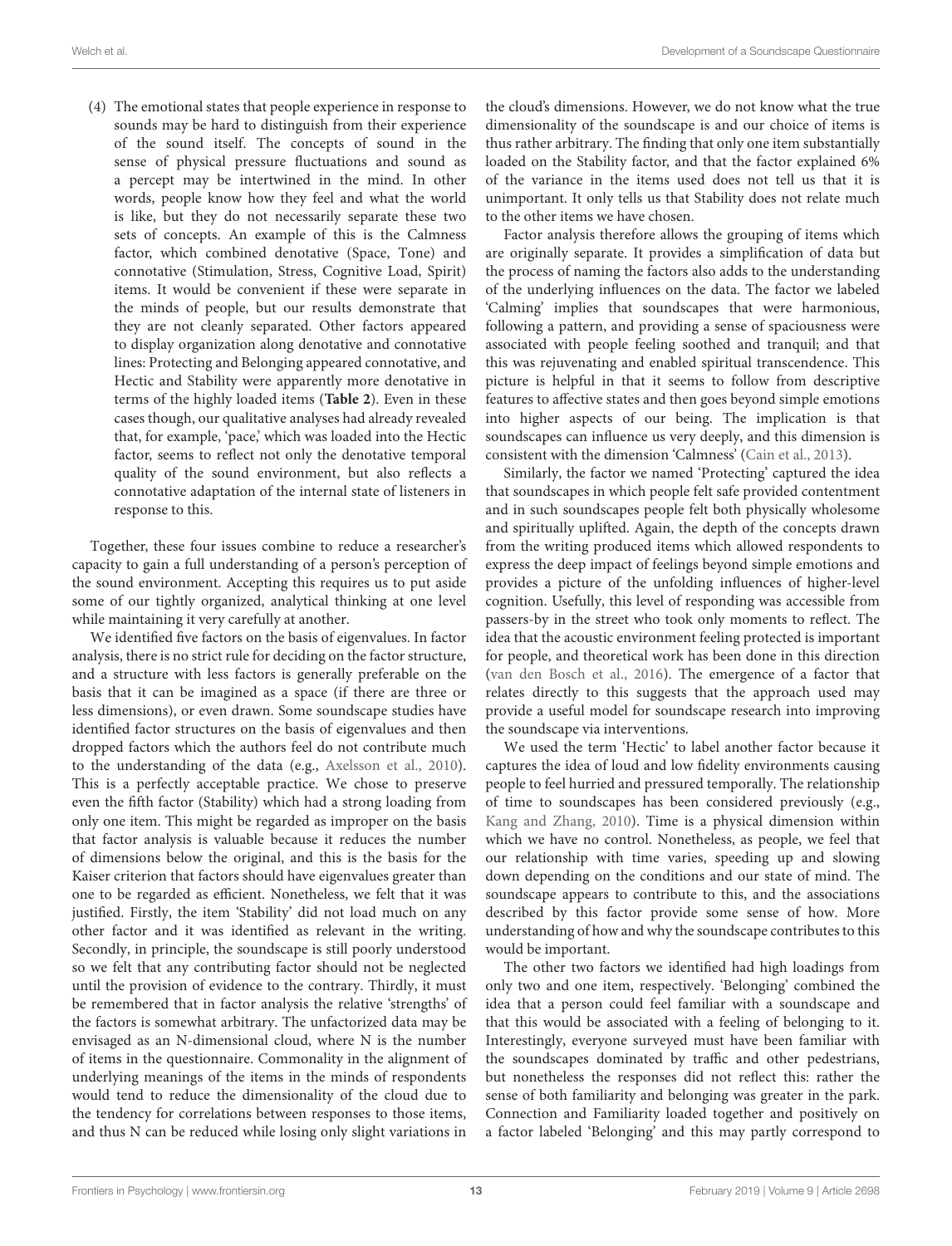the factor labeled 'Familiarity' in previous research [\(Axelsson](#page-14-12) [et al.,](#page-14-12) [2010\)](#page-14-12). We named the fifth factor 'Stability' and it was associated with a less varying soundscape, which people observed in the park more than in the vehicle-dominated streets. As we argued above, this factor might explain some important aspect of the soundscape for which we have no good theoretical understanding. Of course, it may relate to the concept of 'Eventfulness' [\(Axelsson et al.,](#page-14-12) [2010\)](#page-14-12) or 'Vibrancy' [\(Cain et al.,](#page-14-9) [2013\)](#page-14-9), which have also been identified as being important both from a theoretical perspective [\(Andringa and Lanser,](#page-14-15) [2013;](#page-14-15) [van](#page-15-4) [den Bosch et al.,](#page-15-4) [2018\)](#page-15-4). The structure of the factor analysis here may be driven partly by the lack of an interestingly eventful soundscape in the areas where we administered the questionnaire: streets and a park, none of which have much vibrancy or many events occurring. Future research using the questionnaire in areas with more interesting and relevant sounds might produce a different structure.

The research has other limitations. To us, the most significant caveat is that during the creative writing phase we used sound exposures in the absence of other (visual, olfactory, etc.) stimulation which may have influenced the experience of the soundscapes. We wanted the participants to focus on the sound so that their writing would capture those aspects of the soundscape for us to use in the development of the questionnaire. We thought that adding other sensory information alongside the sound, or asking participants to conduct the writing exercise in the real world would have provided distractions from the acoustic aspects of the environment to which we very much wanted them to attend. It is possible that the themes may have been broader had the writing been conducted in multisensory environments, but the positive aspect of running the study the way we did was that we found few references to non-auditory aspects of the virtual environments in the writing. Nonetheless, the seventeen themes identified in the qualitative phase of the research may have underestimated the potential themes in soundscapes, and thus is it worth considering whether more may be valuable.

The sound environments where we administered the questionnaires were reasonably similar, apart from the park, and it may be interesting to test the questionnaire in a more widely varying set of environments. Furthermore, the particular range of four environments we used might have introduced patterns to the data that could have led to the factor structure being different from what it would have been if we had included other environments. Future research in which we increase the number of environments may well alter the factor structure observed. Finally, we did not assess the extent to which the questionnaire would detect changes in an environment, and an interesting area for future research is to administer it in a longitudinal manner throughout a period of change in a sound environment such as a redevelopment of an area of the city.

Some excellent theory and research has moved us toward a unifying theory to explain the various findings from soundscape research. Good theory can help direct research and allow more specific hypotheses to be tested. We regard our present work as largely exploratory and aimed at stimulating ideas about possible directions for growth in existing theories. We have tried to demonstrate that there are possibly more complexities to the soundscape than are captured by our two-dimensional models and to remind researchers that the items used to generate factors are crucial, because they dictate the entire conceptual space which then provides the components of the theory. With a different theoretical stance, the descriptors used in questionnaires would change, and thus the apparent factors that emerge from them would be different. An example of another way of considering the interplay between our senses, cognition, and emotions is that of a valuation-based process wherein we evaluate environments based on a complex internal model that would weigh up the survival benefits of a given environment and take into account factors such as the opposing principles of competition and social support from other people [\(Mercado-Doménech et al.,](#page-14-26) [2017\)](#page-14-26). By thinking more about the ways that people feel due to their experience of a soundscape, why they would feel this, and crucially, how they describe those feelings, we may move toward a more complex model and assessment of the soundscape.

We did not include previously used scales alongside our one for comparison, and this would be interesting to do in a future study. Nonetheless, it is interesting and useful to speculate about the possible correspondences between factors identified in different studies. We have mentioned above that Calming and Belonging seem to correspond, at least in part, with factors identified in earlier work. The factor we labeled 'Protecting' might correspond to earlier-identified 'Pleasantness,' and 'Hectic' might correspond to 'Eventfulness.' Stability could perhaps represent the other pole of factors that have been labeled 'Excitingness' or 'Vibrancy.' Published research with semantic differential scales and in similar sound environments (outdoor, urban) to those we used produced a pattern of responses that was somewhat similar to ours [\(Kang and Zhang,](#page-14-8) [2010\)](#page-14-8). The earlier research identified four factors: relaxation, communication, spatiality, and dynamics. Our factor label 'Calming' sounds similar to the earlier 'Relaxation,' though our version did not include large loadings from our items 'comfort' or 'level' which appear to correspond to the items 'comfort-discomfort' and 'quiet-noisy' in the earlier study, while the other items in the relaxation factor did not have equivalents in our questionnaire. This may imply that the similarity in the factor name is rather superficial. The second and third factors in the earlier study were labeled 'Communication' and 'Spatiality,' and neither the names nor the items that load on these factors appear to correspond to factors we observed. On the other hand, the earlier study's fourth factor 'Dynamics' might possibly correspond to our 'Hectic' in that the scales 'hard-soft' and 'fast-slow,' which loaded highly on it might be similar to the experiences captured by our 'level,' 'pace' and 'clarity' items. It has been suggested previously that Kang and Zhang's 'calming' and 'dynamics' factors may correspond to the commonly reported two-dimensional soundscape structure [\(Davies and Murphy,](#page-14-14) [2012\)](#page-14-14). If so, then the possible similarities with our work may support the notion of these two dimensions.

We encourage caution with respect to the factor structure we have described; the research was done to develop and field-test a questionnaire, and in this respect we feel it was successful.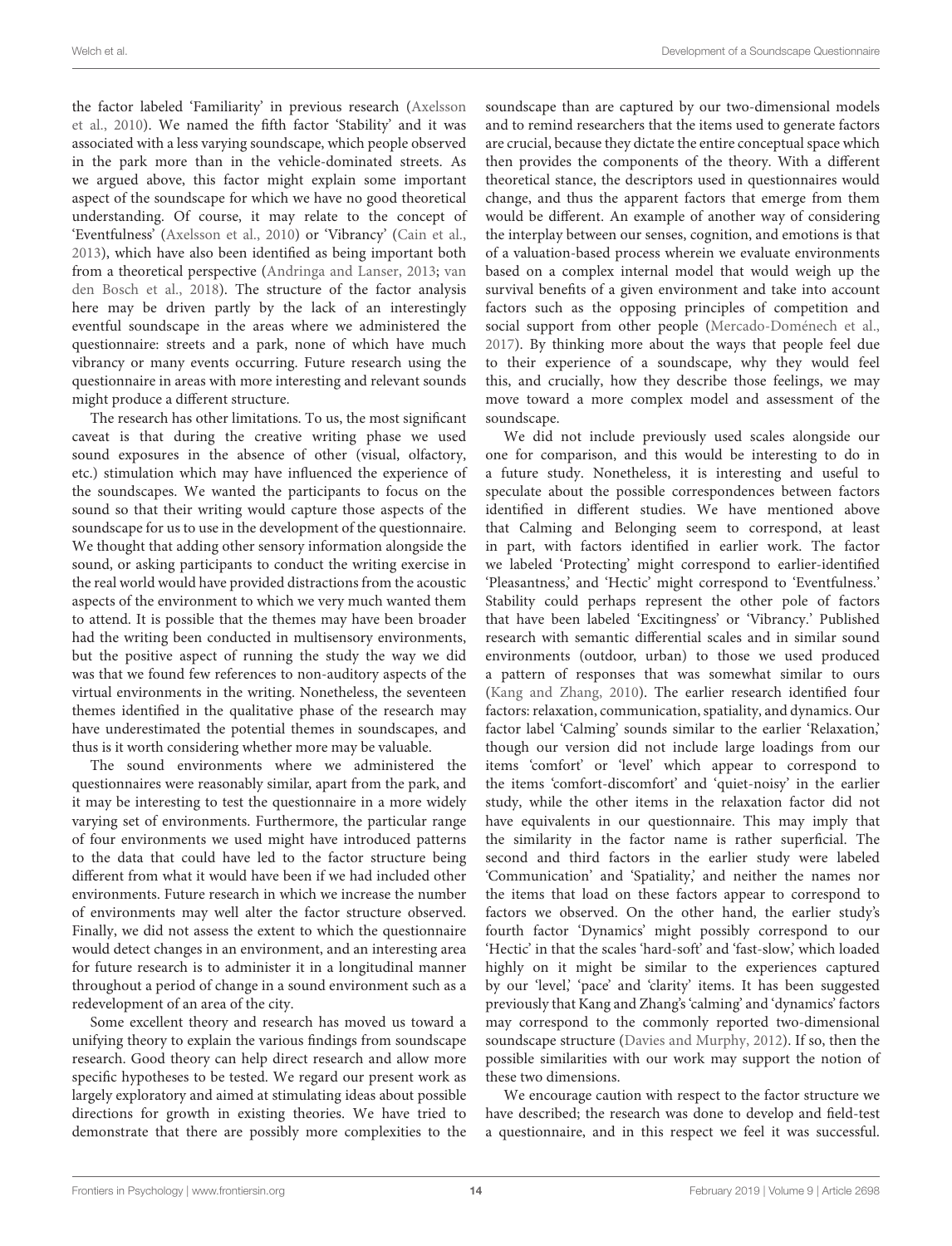However, our data were captured in a limited set of sound environments, and this would limit the scope of the factors that we could possibly identify, while potentially introducing spurious correlations that might have led to apparent factors that would not be present in more representative datasets. As more research is conducted and theory generated, greater understanding of the range of aspects of the soundscape will emerge.

## **CONCLUSION**

We believe that the approach of bringing creativity to the initial set of soundscape-related items was useful. It provided both similarities and differences with previous research, and the questionnaire was workable in principle, with measureable differences in soundscapes between different urban sound environments. It allowed ordinary people stopped in the street to provide complex and deep responses about the impact of the soundscape on themselves, and it might be useful for those such as acousticians, architects, and planners trying to influence soundscapes. From a scientific perspective, some of the aspects of soundscapes that are suggested by the research may open up interesting directions for more research and the development of theory. We hope to develop the techniques used

## **REFERENCES**

- <span id="page-14-18"></span>Aletta, F., Kang, J., and Axelsson, O. (2016). Soundscape descriptors and a conceptual framework for developing predictive soundscape models. Landsc. Urban Plan. 149, 65–74. [doi: 10.1016/j.landurbplan.2016.02.001](https://doi.org/10.1016/j.landurbplan.2016.02.001)
- <span id="page-14-15"></span>Andringa, T. C., and Lanser, J. J. L. (2013). How pleasant sounds promote and annoying sounds impede health: a cognitive approach. Int. J. Environ. Res. Public Health 10, 1439–1461. [doi: 10.3390/ijerph10](https://doi.org/10.3390/ijerph10041439) [041439](https://doi.org/10.3390/ijerph10041439)
- <span id="page-14-3"></span>Andringa, T. C., Weber, M., Payne, S. R., Krijnders, J. D., Dixon, M. N., van der Linden, R., et al. (2013). Positioning soundscape research and management. J. Acoust. Soc. Am. 134, 2739–2747. [doi: 10.1121/1.4819248](https://doi.org/10.1121/1.4819248)
- <span id="page-14-21"></span>Axelsson, O. (2015). How to measure soundscape quality. Paper presented at the Euronoise 2015, Maastricht.
- <span id="page-14-12"></span>Axelsson, O., Nilsson, M. E., and Berglund, B. (2010). A principal components model of soundscape perception. J. Acoust. Soc. Am. 128, 2836–2846. [doi: 10.1121/1.3493436](https://doi.org/10.1121/1.3493436)
- <span id="page-14-0"></span>Basner, M., Babisch, W., Davis, A., Brink, M., Clark, C., Janssen, S., et al. (2014). Auditory and non-auditory effects of noise on health. Lancet 383, 1325–1332. [doi: 10.1016/s0140-6736\(13\)61613-x](https://doi.org/10.1016/s0140-6736(13)61613-x)
- <span id="page-14-11"></span>Berglund, B., and Nilsson, M. E. (2006). On a tool for measuring soundscape quality in urban residential areas. Acta Acust. United Acust. 92, 938–944.
- <span id="page-14-5"></span>Botteldooren, D., De Coensel, B., and De Muer, T. (2006). The temporal structure of urban soundscapes. J. Sound Vib. 292, 105–123. [doi: 10.1016/j.jsv.2005.07.026](https://doi.org/10.1016/j.jsv.2005.07.026)
- <span id="page-14-23"></span>Braun, V., and Clarke, V. (2006). Using thematic analysis in psychology. Qual. Res. Psychol. 3, 77–101. [doi: 10.1191/1478088706qp063oa](https://doi.org/10.1191/1478088706qp063oa)
- <span id="page-14-22"></span>Brown, A. L., Kang, J. A., and Gjestland, T. (2011). Towards standardization in soundscape preference assessment. Appl. Acoust. 72, 387–392. [doi: 10.1016/j.](https://doi.org/10.1016/j.apacoust.2011.01.001) [apacoust.2011.01.001](https://doi.org/10.1016/j.apacoust.2011.01.001)
- <span id="page-14-9"></span>Cain, R., Jennings, P., and Poxon, J. (2013). The development and application of the emotional dimensions of a soundscape. Appl. Acoust. 74, 232–239. [doi: 10.1016/j.apacoust.2011.11.006](https://doi.org/10.1016/j.apacoust.2011.11.006)
- <span id="page-14-25"></span>Carrus, G., Scopelliti, M., Panno, A., Lafortezza, R., Colangelo, G., Pirchio, S., et al. (2017). A different way to stay in touch with 'Urban Nature': the perceived restorative qualities of botanical gardens. Front. Psychol. 8:914. [doi: 10.3389/](https://doi.org/10.3389/fpsyg.2017.00914) [fpsyg.2017.00914](https://doi.org/10.3389/fpsyg.2017.00914)

here further, and to test the questionnaire in more differing environments.

## AUTHOR CONTRIBUTIONS

DW wrote the first draft of the paper, contributed to the design of the research and the qualitative analyses, was responsible for the quantitative data analyses, and contributed to the interpretation of the data. DS and KD contributed to the writing of the paper and the interpretations of the data. MT contributed to the writing of the paper and the interpretations of the data, collected part of the data, and contributed to the design of the research and the qualitative analyses. GC contributed to the writing of the paper and the interpretations of the data and collected most of the quantitative data.

## <span id="page-14-24"></span>SUPPLEMENTARY MATERIAL

The Supplementary Material for this article can be found online at: [https://www.frontiersin.org/articles/10.3389/fpsyg.](https://www.frontiersin.org/articles/10.3389/fpsyg.2018.02698/full#supplementary-material) [2018.02698/full#supplementary-material](https://www.frontiersin.org/articles/10.3389/fpsyg.2018.02698/full#supplementary-material)

TABLE S1 | Soundscape questionnaire.

- <span id="page-14-17"></span>Davies, W. J., Adams, M. D., Bruce, N. S., Cain, R., Carlyle, A., Cusack, P., et al. (2013). Perception of soundscapes: an interdisciplinary approach. Appl. Acoust. 74, 224–231. [doi: 10.1016/j.apacoust.2012.](https://doi.org/10.1016/j.apacoust.2012.05.010) [05.010](https://doi.org/10.1016/j.apacoust.2012.05.010)
- <span id="page-14-14"></span>Davies, W. J., and Murphy, J. E. (2012). Reproducibility of soundscape dimensions. Paper Presented at the Internoise Conference, New York, NY.
- <span id="page-14-16"></span>De Coensel, B., and Botteldooren, D. (2006). The quiet rural soundscape and how to characterize it. Acta Acust. United Acust. 92, 887–897.
- <span id="page-14-10"></span>Dubois, D., Guastavino, C., and Raimbault, M. (2006). A cognitive approach to urban soundscapes: using verbal data to access everyday life auditory categories. Acta Acust. United Acust. 92, 865–874.
- <span id="page-14-1"></span>Guitar, K., Giles, E., Raymond, B., and Welch, D. (2013). Health effects of cochlear implants. N. Z. Med. J. 126, 9–26.
- <span id="page-14-8"></span>Kang, J., and Zhang, M. (2010). Semantic differential analysis of the soundscape in urban open public spaces. Build. Environ. 45, 150–157. [doi: 10.1016/j.buildenv.](https://doi.org/10.1016/j.buildenv.2009.05.014) [2009.05.014](https://doi.org/10.1016/j.buildenv.2009.05.014)
- <span id="page-14-6"></span>Laufer, B. (1998). The development of passive and active vocabulary in a second language: same or different? Appl. Linguist. 19, 255–271. [doi: 10.1093/applin/](https://doi.org/10.1093/applin/19.2.255) [19.2.255](https://doi.org/10.1093/applin/19.2.255)
- <span id="page-14-13"></span>Liu, F. F., and Kang, J. (2016). A grounded theory approach to the subjective understanding of urban soundscape in Sheffield. Cities 50, 28–39. [doi: 10.1016/](https://doi.org/10.1016/j.cities.2015.08.002) [j.cities.2015.08.002](https://doi.org/10.1016/j.cities.2015.08.002)
- <span id="page-14-26"></span>Mercado-Doménech, S. J., Carrus, G., Terán-Álvarez-Del-Rey, A., and Pirchio, S. (2017). Valuation theory: an environmental, developmental and evolutionary psychological approach. Implications for the field of environmental education. J. Educ. Cult. Psychol. Stud. 16, 77–97. [doi: 10.7358/ecps-2017-016-merc](https://doi.org/10.7358/ecps-2017-016-merc)
- <span id="page-14-7"></span>Osgood, C. E., Suci, G., and Tannenbaum, P. (1957). The Measurement of Meaning. Urbana, IL: University of Illinois Press.
- <span id="page-14-20"></span>Payne, S. R. (2013). The production of a perceived restorativeness soundscape scale. Appl. Acoust. 74, 255–263. [doi: 10.1016/j.apacoust.2011.11.005](https://doi.org/10.1016/j.apacoust.2011.11.005)
- <span id="page-14-4"></span>Raimbault, M. (2006). Qualitative judgements of urban soundscapes: questionning questionnaires and semantic scales. Acta Acust. United Acust. 92, 929–937.
- <span id="page-14-2"></span>Reddy, R., Welch, D., Thorne, P., and Ameratunga, S. (2012). Hearing protection use in manufacturing workers: a qualitative study. Noise Health 14, 202–209. [doi: 10.4103/1463-1741.99896](https://doi.org/10.4103/1463-1741.99896)
- <span id="page-14-19"></span>Russell, J. A. (1980). A circumplex model of affect. J. Pers. Soc. Psychol. 39, 1161–1178. [doi: 10.1037/h0077714](https://doi.org/10.1037/h0077714)